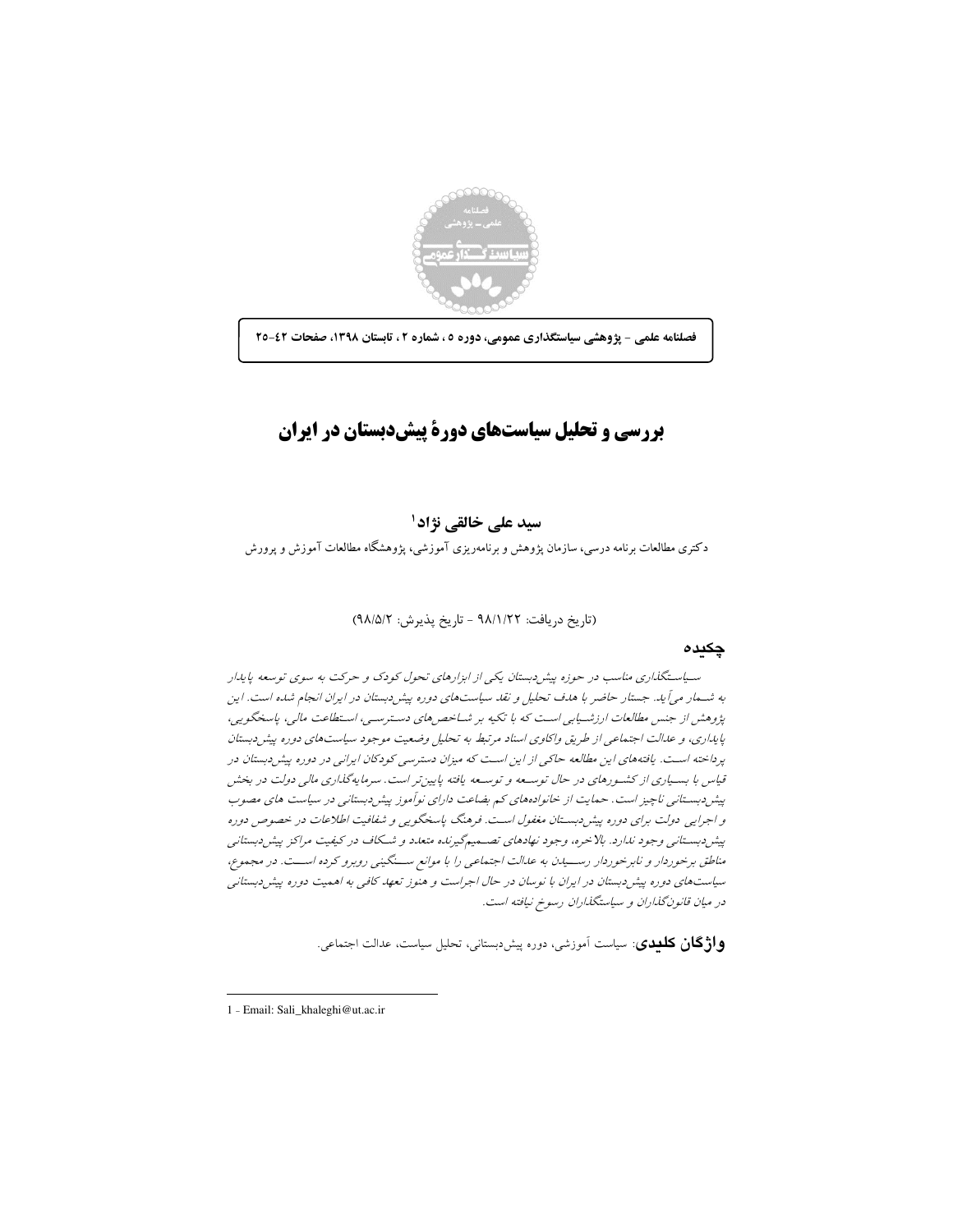#### مقدمه

امروزه سیاستهای دولتها در خصوص دوره پیش دبستانی حساسیت عمومی را برانگیخته است و این باور در حال فراگیر شدن است که سرمایهگذاری مناسب بر روی کودکان می تواند مزایای آموزشی، اجتماعی، و اقتصادی پایداری را برای آنها به همراه داشته باشد. از این رو در حوزه توسعه کودک شاهد برنامههای کلان ملی متعددی در جوامع مختلف بودهایم. هد استارت یکی از این برنامههای عمومی برای کودکان نابرخوردار است که در سال ۲۰۰۸ بودجه ۸ میلیارد دلاری از طرف دولت اَمریکا دریافت کرده است (پاینتا، بارنت، برچینل، ترانبرگ'، ۲۰۰۹). البته، سیاست های حمایتی از دوره پیش از دبستان در اکثر جوامع وجود دارد ولی میزان و کیفیت آن بسیار متغیر است. دوره پیش از دبستان از لحظه تولد تا ورود به دوره آموزش ابتدایی را در بر می گیرد. در ایران، بر اساس سند تحول بنیادین آموزش و پرورش، دوره پیشدبستانی، سنین چهار تا شش سال را در بر میگیرد و متولی آن وزارت اَموزش و پرورش است. امَا در عمل حقایق دیگری وجود دارد و حدود چهارده نهاد و سازمان مختلف از قبیل وزارت آموزش و پرورش، شهرداری، وزارت ارشاد، سازمان بهزیستی، بسیج، سپاه پاسداران، وزارت بهداشت، سازمان تبليغات اسلامي، كانون يرورش فكرى كودكان و نوجوانان و … به كودكان خدماتي ارائه می دهند که از کم و کیف آنها اطلاعاتی چندانی در دسترسی نیست (فضلی، ۱۳۹۳). این پراکندگی در ارائه خدمات از این جهت که امکان پوشش مراقبتی و آموزشی را برای کودکان ایرانی فراهم میکند، می تواند بهعنوان یک مزیت به شمار آید ولی از طرف دیگر چالش سیاستگذاری و اتخاذ سیاست های یکپارچه و کارآمد را در خصوص دوره پیش دبستانی –بخشی از پیش از دبستان که مسأله مورد بررسی در این مطالعه خواهد بود– را پیش روی برنامهریزان قرار داده است. از این رو، برای تحلیل عمیق سیاستها ورود به حوزه سیاستپژوهی -که برتحلیل همه جانبه سیاستها تأکید فراوان دارد– ضرورت زیادی پیدا کرده است. تحلیل سیاستهای اَموزشی یا همان سیاستپژوهی پدیده نوینی است و در گذشته چندان مورد توجه نبوده است. برای مثال، ٦٠ سال پیش در انگلستان، وزیر آموزش و پرورش چیز زیادی درباره برنامه درسی نمی دانست. اما، امروزه دولت مرکزی نه تنها در محتوای برنامه درسی دخالت می کند، بلکه گاهی اوقات درباره چگونگی آموزش نیز صحبت می کند (اسمیت"، ۲۰۱۳: ۲). به عبارتی، همه ذینفعان تعلیم و تربیت به آموزش و پرورش حساس شدهاند و آموزش و پروش ماهیتی سیاسی پیدا کرده است و ایدههای متعددی درباره ماهیت انسان و عدالت و نابرابری، یادگیری باارزش و چرایی أن و اهداف أموزش و پرورش به دغدغه تبدیل شده است (اسمیت،

<sup>2 -</sup> Pianta, R. C., Barnett, W. S., Burchinal, M., & Thornburg, K. R.

 $3 - Smith$ . R.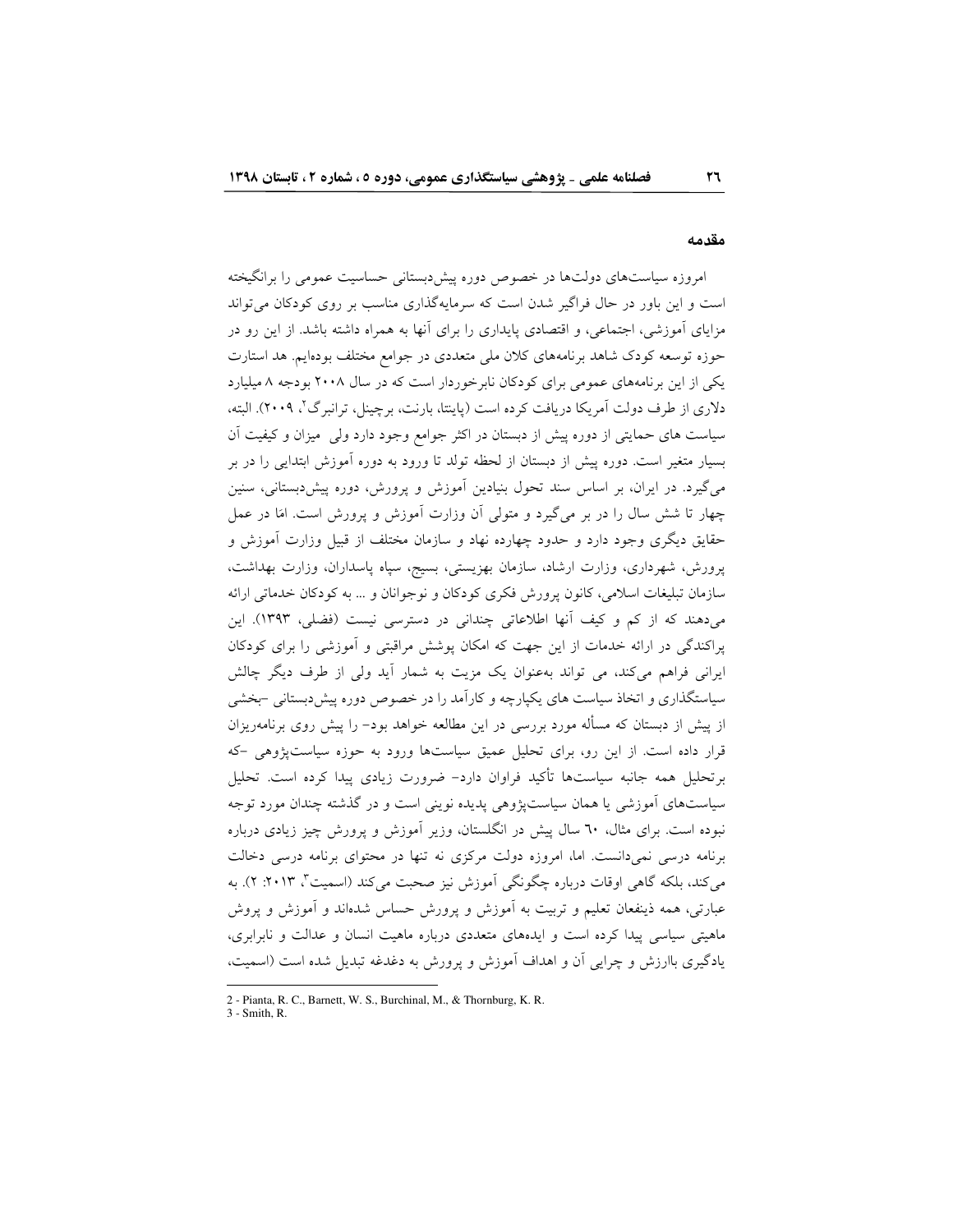۲۰۱۳: ۱). سیاستگذاریهای خوب و مناسب در حوزه پیش از دبستان برای توانمندسازی کودکان مهم است و مسیری برای ارتقای کیفیت خانواده کودکان و بهره مندی از ظرفیتهای أنان به شمار می آید (ایزومی-تایلر و ایتو<sup>ع</sup>، ۲۰۱۷: ۷۳). شواهد حاکی از این است که بیش از ۲۰۰ میلیون کودک زیر پنج سال در کشورهای در حال توسعه (۳۹٪ از جمعیت کودکان مدارس پیش دبستانی)، به ظرفیت های خویش در ابعاد چندگانه رشد هیجانی-اجتماعی، زبانی، شناختی و حسى-حركتي دست پيدا نميكنند (وبر°، ٢٠١٢، نقل از خالقي نژاد، ١٣٩٦). ايران به عنوان یکی از کشورهای در حال توسعه با جمعیت ۸۰ میلیونی و دارای ۳٦٤٩٨٠٠ نفر در دامنه سنی ۰ تا ٤ سال و ۳۲۸٦۰۳۰ در دامنه سنی ٥ تا ٩ سال، وضعیتی بهتر از برآورد بالا ندارد (مرکز آمار ایران، ٢٠١٧). گروه سنی • تا ٤ به زودی به سن ورود به پیش دبستان و بخشی از گروه ٥ تا ٩ سال نیز اکنون در حال تجربه دوره پیشدبستانی هستند. گروه سنی مدنظر در این پژوهش کودکان ٤ تا ٦ سال هستند. این موضوع زنگ خطر مهمی برای ارزشیابی و نقد سیاستهای پیش از دبستان دولتها است.

بعضی از کشورهای در حال توسعه گامهای بلندی را در سالهای اخیر برداشتهاند. سیاستهای تربیت اوان کودکی در کره جنوبی نمونه مناسبی از این تغییر نگاه به توسعه کودک به شمار می آید. در این کشور از سال ۲۰۱۲ آموزش و پرورش کودکان ۵ ساله رایگان اعلام شد و در سال ۲۰۱۳ این سیاست به سنین ۳ و ٤ سال نیز بسط یافته است (سیو و لی<sup>7</sup>، ۲۰۱٤؛ نقل در یارک، جانگ و یارک''، ۲۰۱۷: ۸۹). البته، این سرمایه گذاری تنها بخشی از هزینه مراکز مهدکودک و پیش،بستانی در کره جنوبی را شامل میشود و سیاست دولت کره برای یکپارچگی کامل سیاستهای تربیت اوان کودکان همچنان رو به گسترش است (پارک و همکاران.، ۲۰۱۷: ۸۹). دولت تایوان نیز از سال ۲۰۰۰ سیاست های مختلقی را برای بهبود تربیت اوان کودکی در نظر گرفته است: (۱) ارائه اَموزش رایگان برای کودکان پنج ساله از طریق مراکز تربیت اوان كودكي عمومي (٢) ارائه حمايتهاي يارانهاي واضافي به كودكان خانواده هاي كم بضاعت (٣) تلفیق مهدکودک با خدمات مراقبتی روزانه (٤) حمایتهای دولتی از مراکز مهدکودک خصوصی (٥) آغاز به کار کردن سیستم گواهینامه معلمی برای تقویت یکپارچگی در آموزش (لین^، ۲۰۰۷؛ ليونگ و چن°، ٢٠١٧: ٢٤٧).

9 - Leung, S. K., & Chen, E. E.

<sup>4 -</sup> Izumi-Taylor, S., & Ito, Y.

<sup>5 -</sup> Weber, Ann. 6 - Suh, M., & Lee, H.

<sup>7 -</sup> Park, E., Jang, M., & Park, S.

<sup>8 -</sup> Lin, Y. W.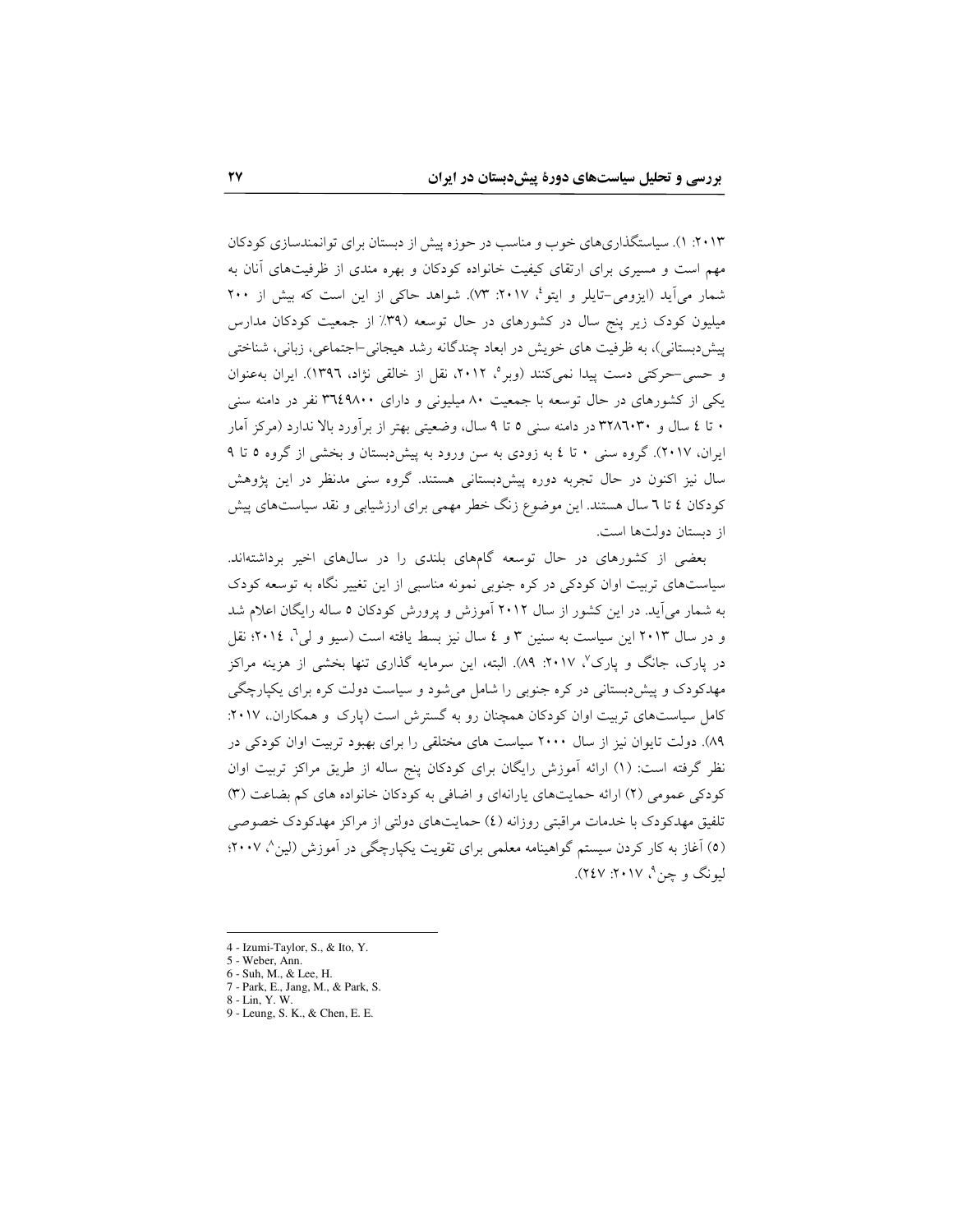سیاستگذاری دوره پیش دبستانی در ایران در طول ۸ دهه گذشته فراز و نشیبهای زیادی به خود دیده است. در برههای از تاریخ، ۱۳۱۲، سیاستها و پروگرامی برای آن مصوب کردهاند که بعد از گذشته دههها هنوز هم نو به نظر می رسند (ر.ک. نظام نامه و پروگرام کودکستان، ۱۳۱۲) و تلخیهایی هم را تجربه کرده است (برای مثال، در سال ۳-۱۳٦۲ به دلیل مشکلات مالی، فعالیت کودکستان ها برای ارائه خدمات به کودکان دوره آمادگی مورد حمایت قرار نگرفت) که خواننده را در خود فرو برده و به تأمل وا میدارد. پرداختن به این گذار تاریخی و برداشتهایی که می توان از آن استنباط کرد، روایت دیگری است که در این مطالعه نمیگنجد. آنچه در این مطالعه مورد توجه است، سیاستهای اکنون توسعه کودک ایرانی است. بر اساس ماده ٦٣ بخش ١٢- برنامه پنج ساله ششم، دولت مكلف شده سند تحول بنيادين أموزش و پرورش را اجرا كند و کلیه اقدامات وزارت آموزش و پرورش باید بر اساس این سند صورت پذیرد و نباید اقدامی مغایر با آن صورت گیرد. راهکار ۱ –۵ سند تحول بنیادین بر تعمیم دوره پیش<بستانی به ویژه در مناطق محروم و نیازمند در حد امکان با مشارکت بخش غیردولتی و بر آموزش های قرآنی، و تربیت بدنی و اجتماعی تأکید میکند. مضمون سیاست این است که دولت اجباری بر اجرای دوره پیش دبستان در سنین ٤ تا ٦ سالگی ندارد ولی شرایط و امکانات لازم را باید برای اجرای آن فراهم کند. راهکار ۳-۵ سند تحول بنیادین توانمندسازی دانش آموزان ساکن در مناطق محروم، روستاها، حاشیه شهرها، عشایر کوچ نشین و همچنین مناطق دو زبانه با نیازهای ویژه با تأکید بر ایجاد فرصت های آموزشی متنوع باکیفیت را مطرح کرده است (ر.ک، سند تحول بنیادین، ۱۳۹۱). در سند برنامه درسی ملی نیز آمده که دوره پیش دبستانی دو ساله، سنین ٤ تا ٦ سال، است به صورت غیراجباری ارائه شود و وزارت اَموزش و پرورش ٍ مسئولیت و وظیفه قانونی دارد که برای آن سیاستگذاری و برنامهریزی کند (ر.ک، برنامه درسی ملی، ۱۳۹۰). مطالعه حاضر فارغ از سیاستهای مصوب شده در خصوص دوره پیش دبستان از طریق بررسی پرسشهای زیر به دنبال بررسی میزان اثرگذاری سیاستهای ذکر شده در اسناد بالادستی -بهویژه سند تحول بنیادین- در ایران با تکیه بر شاخصهای کیفی «دسترسی<sup>۱۰</sup>»، «استطاعات مالي ``»، «ياسخگويى ``»، «تداوم ``"» و «عدالت اجتماعى <sup>١٤</sup>» است. ۱– وضعیت دسترسی کودکان ایرانی به دوره پیش دبستان چگونه است؟

- 10 Accessibility
- 11 Affordability 12 - Accountability
- 13 Sustainability
- 14 Social Justice
-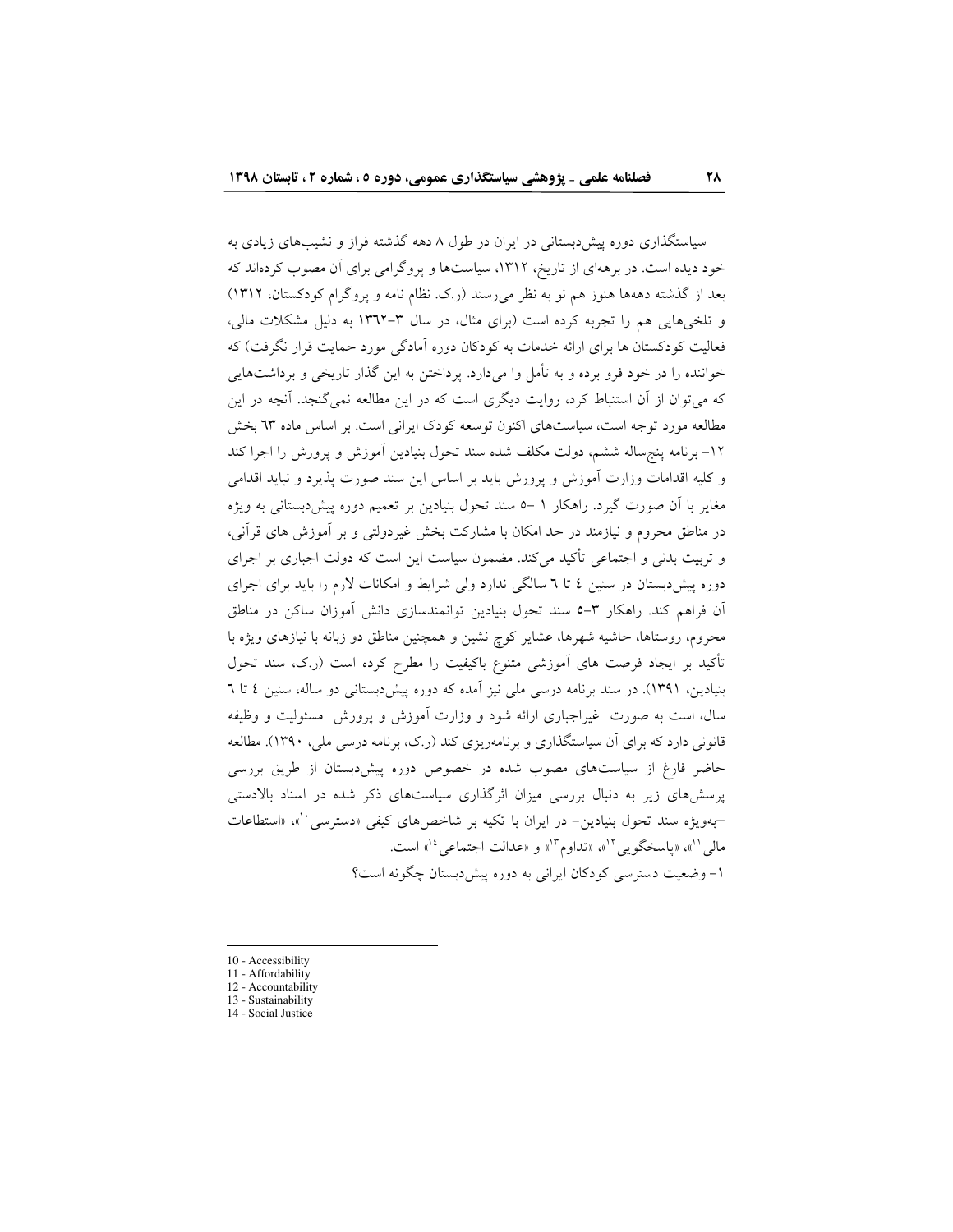۲- وضعیت استطاعت مالی خانواده های ایرانی برای فرستادن کودکان خویش به مراکز پیشدبستانی چگونه است؟ ۳– وضعیت پاسخگویی مدیریت نظام آموزشی به ذینفعان دوره پیش،بستانی در ایران چگونه است؟ ٤– وضعیت تداوم سیاستهای دوره پیش دبستانی در ایران چگونه به نظر می رسد؟ ٥- آيا اجراي سياستهاي دوره پيش دبستان در ايران منجر به ارتقاي عدالت آموزشي شده است؟

# ييشينة يژوهش

واکاوی پیشینهٔ پژوهش برای فهم چالشها و تحولات بسیار مهم است. در ادامه برای دستیابی به چنین درکی به صورت خلاصه نگاهی به وضعیت سیاستگذاری، صلاحیتهای حرفهای مربیان و کیفیت برنامههای دوره پیش دبستان در ایران و همین طور تحولات ملی و جهانی در عرصهی سیاستگذاری این حوزه برداخته شده است. در ایران، طلایی و بزرگ (١٣٩٤) در مطالعه ای با عنوان «تبیین ضرورت تربیت اوان کودکی (پیش از دبستان) مبتنی بر سنتزیژوهی شواهد تجربی معاصر» با نقدی بر وضعیت دوره پیش دبستانی ذکر کردند که اهمیت تربیت دوره پیش دبستان در ایران از بلوغ و یختگی لازم برخوردار نیست؛ سیاستگذاران توجه خود را به بخش غیردولتی واگذار کرده اند؛ و از کیفیت دوره پیش دبستان اطلاعات جامعی در دسترس نیست. فلاح، احمدی، و رضازاده شیراز (١٣٩٤) در مطالعه خویش که به بررسی «شناسایی صلاحیتهای حرفهای مربیان دوره پیشدبستانی» پرداختند، دریافتند که مربیان پیش،دبستانی در مولفههای حرفهای، فکری، و فناوری از دیدگاه خودشان وضعیتی پایین تر از حد متوسط دارند. یافتههای پژوهش مفیدی و سبزه (۱۳۸۷) در خصوص «تأثیر فعالیتهای زبان آموزی دوره پیش(بستانی بر رشد زبان گفتاری دانش آموزان پایه اول دوره ابتدایی» نشان داد که رشد زبان گفتاری که شامل مهارتهای واژه گانی و مهارت های دستوری میباشد در دانش آموزان پایه اول ابتدایی که دوره پیش،دبستانی را گذرانده اند از دانش آموزان همه پایه خود که این دوره را نگذراندهاند، بیشتر است.

در سطح جهانی، پارک و همکاران (۲۰۱۷: ۸۹) در مطالعه ای با عنوان «سیاستهای آموزش و پرورش پیش از دبستان در کره: پیشرفتها در نظریه و عمل» به بیان تحولات اخیر کره جنوبی در حوزه دوره پیش از دبستان به سیاست منحصر به فرد «نیوری<sup>۱</sup>۵» که در سال ۲۰۱۲ ایده آن در سطح ملَّى مطرح گرديد، پرداخته اند. به گفته آنها در اين كشور هم اكنون نهادهاى تضمين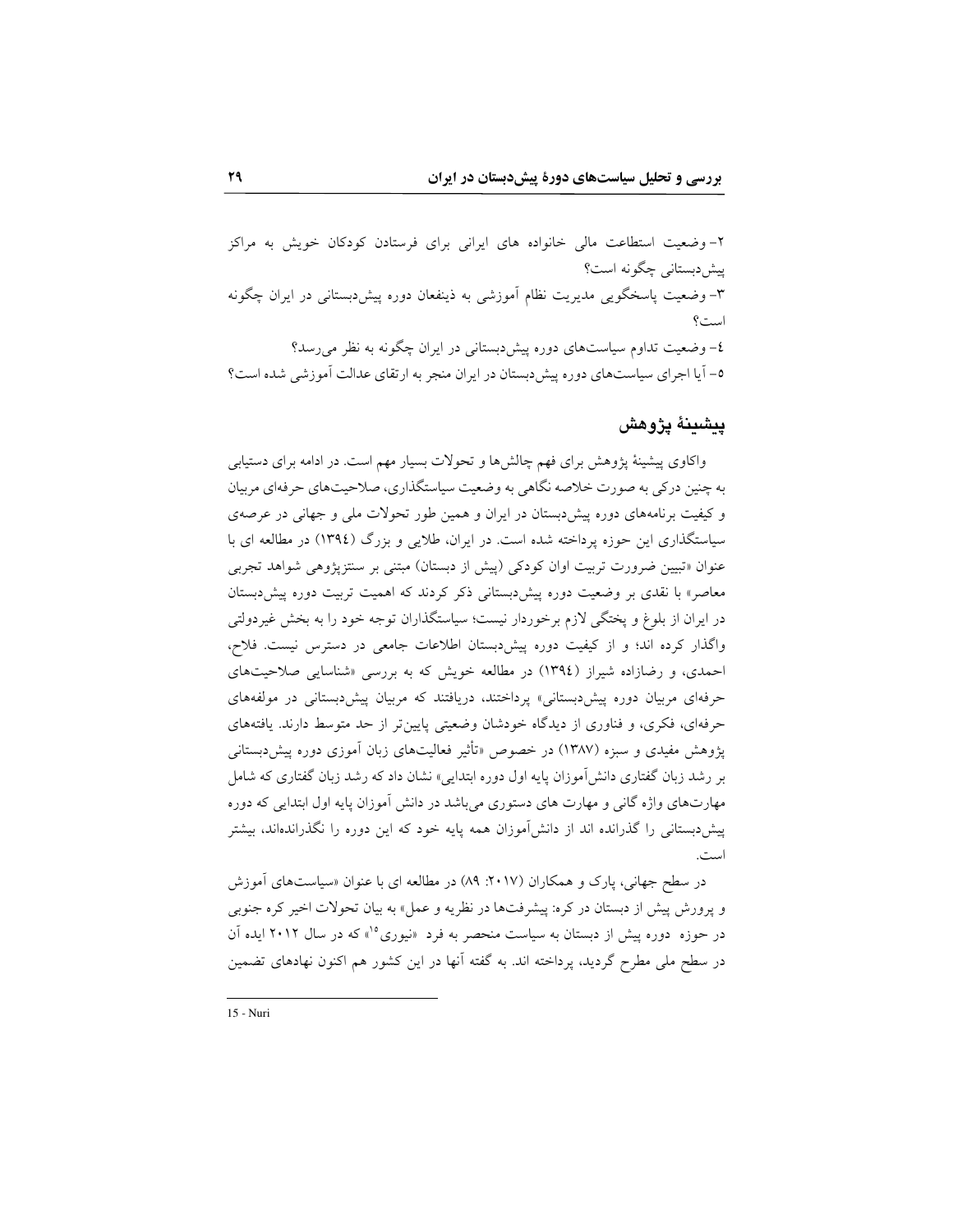کیفیت برای ارزشیابی و اعتباربخشی در دو وزارت آموزش و پرورش و رفاه و سلامت مستقر شده و بهبود کیفیت محور قرار گرفته است. در بعد منابع انسانی برای این سیاست جدید در سال ۲۰۱۱ بیش از ۲۰ هزار مربی آموزش های ضمن خدمت دریافت کردهاند. ایزومی-تایلر و ایتو (۲۰۱۷: ۸۲) در تحلیل سیاستهای دوره پیش از دبستان ژاپن ذکر کرده اند که دولت خانواده های تک والدی با بیش از دو کودک را تحت حمایت مالی بیشتری قرار داده است و تلاش بر این است که خانوادههای تک والدی و خانوادههای با درآمد پایین و با تعداد زیاد کودک نیز تحت حمایت قرار گیرند. رابان و کیلدری<sup>۱٬</sup> (۲۰۱۷: ۱) نیز در مطالعهای با عنوان «اَموزش و یرورش پیش از دبستان در استرالیا» به بیان تحولات سیاستگذاری دوره پیش دبستان در استرالیا پرداختند. به گفته آنها، یکی از مهم ترین تحولاتی که در حوزه پیشدبستان این کشور در حال رخ دادن است حرکت از امنیت و سلامت کودکان به سمت توسعه آموزشی کودکان است.

# ر وش شناسی

پژوهش حاضر از نظر هدف در زمره پژوهشهای کاربردی است و از نظر ماهیت و چگونگی گردآوری دادهها زیر چتر «رویکرد مطالعات ارزشیابی<sup>۷</sup>"» قرار می گیرد. در این مطالعه برای تحلیل وضعیت ارزشیابی سیاستها و برنامههای دوره پیش دبستانی وزارت آموزش و پرورش از «چارچوب نظری تری ای و تو اس<sup>۱۸</sup>» لی، وانگ و فانگ<sup>۱۹</sup> (۲۰۱٤: نقل از لی، یارک، و چن ۲۰ ، ۲۰۱۷) شامل دسترسی، استطاعت مالی، پاسخگویی، تداوم و عدالت آموزشی استفاده شده است (جدول ۱). دسترسی یعنی این که هر کودکی در سن پیش دبستان به آسانی بتواند در محیطهای تربیت اوان کودکی شرکت نماید. در بهترین حالت درصد افراد شرکتکننده نزدیک به ۱۰۰٪ یا کمی بالاتر است. از بررسی روند نرخ ثبت نام در مراکز مهدکودک، تعداد مراکز مهدکودک و سیر تحول اَماری می توان شواهد مهمی درباره میزان دسترسی ارائه دهند (ایزومی-تایلر و ایتو، ۲۰۱۷: ۷٤). استطاعت را از طریق ورود به تحلیل وضعیت مالی خانوادهها و توانمندی مالی آنها -از قبیل ضریب جینی، پرداخت شهریه مراکز پیشدبستانی- را می توان برآورد کرد. پاسخگویی به منابع مالی اضافی اختصاصی دولت برای اجرای سیاستهای آموزشی در راستای بهبود کیفیت اشاره دارد. یعنی این که درونداد مالی که یک سیاست برای مراکز مهدکودک فراهم می کند به

<sup>16 -</sup> Raban, B., & Kilderry, A.

<sup>17 -</sup> The Qualitative Evaluative Approach 18 - '3A2S' Theoretical Framework

<sup>19 -</sup> Li, H., Wang, D., Fong, R. W.

<sup>20 -</sup> Li, H., Park, E., & Chen, J. J.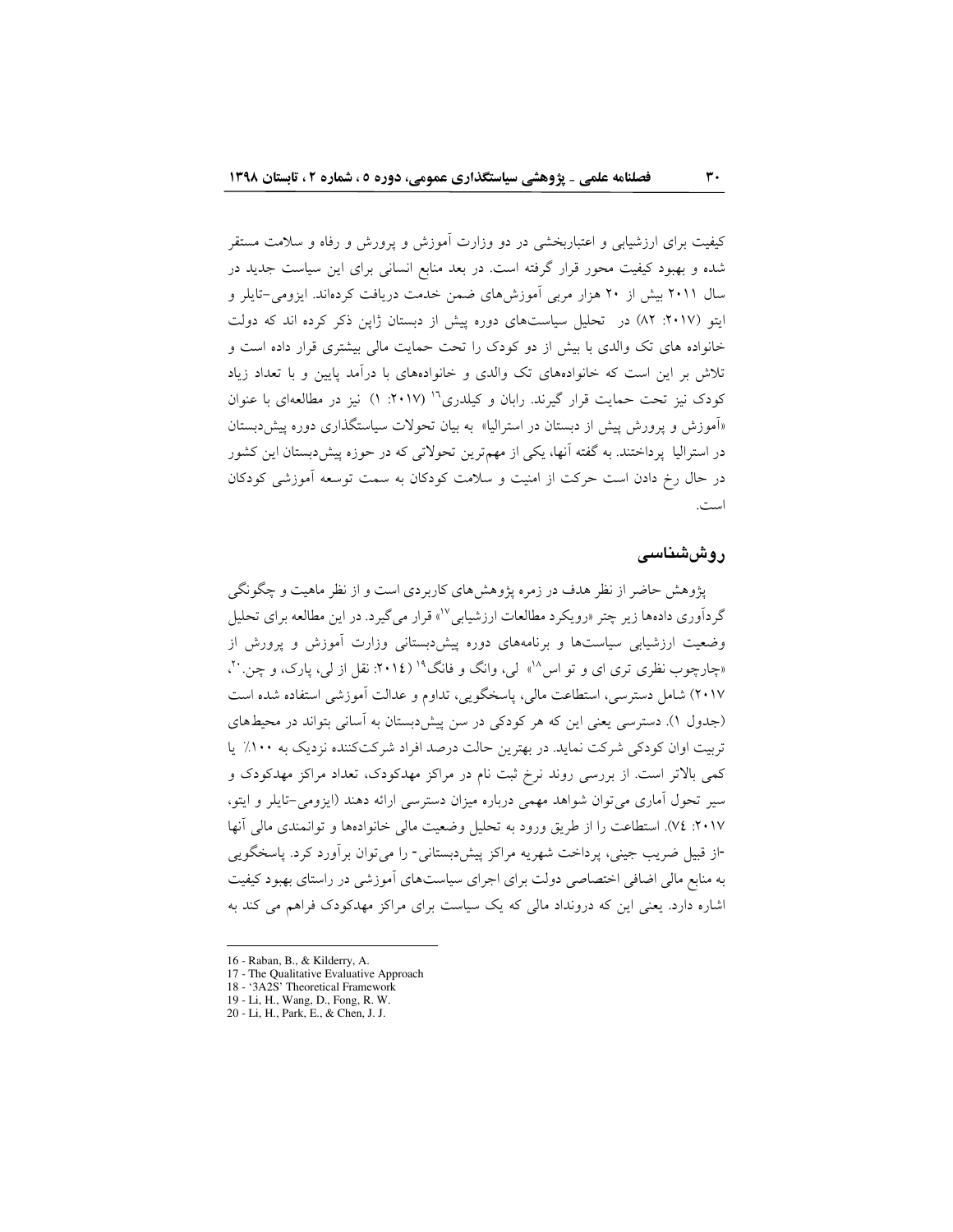اندازه ای باشد که بهبود کیفیت تربیت اوان کودکی را امکانپذیر نماید. تداوم یعنی این که حمایت مالی دولت برای اجرای برنامه های دوره پیش دبستان تداوم داشته باشد. عدالت اجتماعی به این ایده اشاره دارد که کودکان فارغ از جنسیت، نژاد، مذهب، سن، باور، ناتوانی، موقعیت جغرافیایی، طبقه اجتماعی و شرایط اقتصادی-اجتماعی فرصتهای برابری برای آموزش داشته باشند و منابع و فرصت های آموزشی به نحو منصفانهای در میان گروهها و منافع توزیع شده باشد(ليونگ و چن''، ٢٠١٧: ٢٤٧).

جدول ۱ – شاخص ها و توضیحات مدل نظری لی، وانگ و فانگ (٢٠١٤: نقل از لي و همكاران، ٢٠١٧)

| توضيحات                                                                                                                                               | شاخص ها       |
|-------------------------------------------------------------------------------------------------------------------------------------------------------|---------------|
| درصد افراد شرکتکننده در دوره پیشدبستانی؛                                                                                                              | دسترسى        |
| حمایت از کودکان خانواده های کم بضاعت؛ ضریب جینی؛ و شهریه مراکز پیشدبستانی                                                                             | استطاعت مالي  |
| شفافیت و در دسترس قرار دادن اطلاعات کلی درباره فضا و امکانات مراکز پیش(بستانی؛ کودکان<br>پیشدبستانی؛ برنامه درسی؛ مربی پیشدبستان؛ و منابع مالی        | پاسخگويي      |
| تضمین حمایت های مستمر مالی، آموزشی، و زیرساختی                                                                                                        | تداوم         |
| تضمین قوانین یکپارچه و حمایتی؛ فرصتهای برابر فارغ از جنسیت، نژاد، مذهب، سن، باور،<br>ناتواني، موقعيت جغرافيايي، طبقه اجتماعي، و شرايط اقتصادي-اجتماعي | عدالت اجتماعي |

پس از انتخاب مدل نظری پژوهش، در مرحله بعد منابع مورد استفاده برای بررسی وضعیت شاخصهای مدل نظری در ایران مورد توجه قرار گرفت و با توجه ماهیت کار آمارهای بانک جهانی، سازمان یونسکو، گزارش توسعه منابع انسانی سازمان ملل متحد، مصاحبهها و سخنرانی های مرتبط با حوزه سیاستهای دوره پیش دبستان در ایران، مقالات و گزارش های مرتبط با دوره پیشدبستان در ایران و سایر ملل بهعنوان جامعه پژوهش در نظر گرفته شدند. از میان این اسناد، نمونه متون انتخابی مواردی بودند که به پرسشها و چارچوب نظری مورد پذیرش ارتباط داشتند. ابزار گردآوری اطلاعات، فیش برداری بود. در ادامه، با دقت در منبع مصاحبهها، صحبت های طرح شده در سخنرانی و حتی در مواردی صحت مطالب آورده شده در مقالات برای شفافسازی و تشریح بیشتر بررسی گردید تا اطمینان از صحت اطلاعات استخراج شده به بالاترین سطح ممکن برسد و برای نقد وضعیت پیش،بستانی ایران در هر شاخص سعی گردید از منابع متعدد بهره برده شود. این فعالیتها در راستای سهسوسازی بینمتنی

<sup>21 -</sup> Leung, S. K., & Chen, E. E.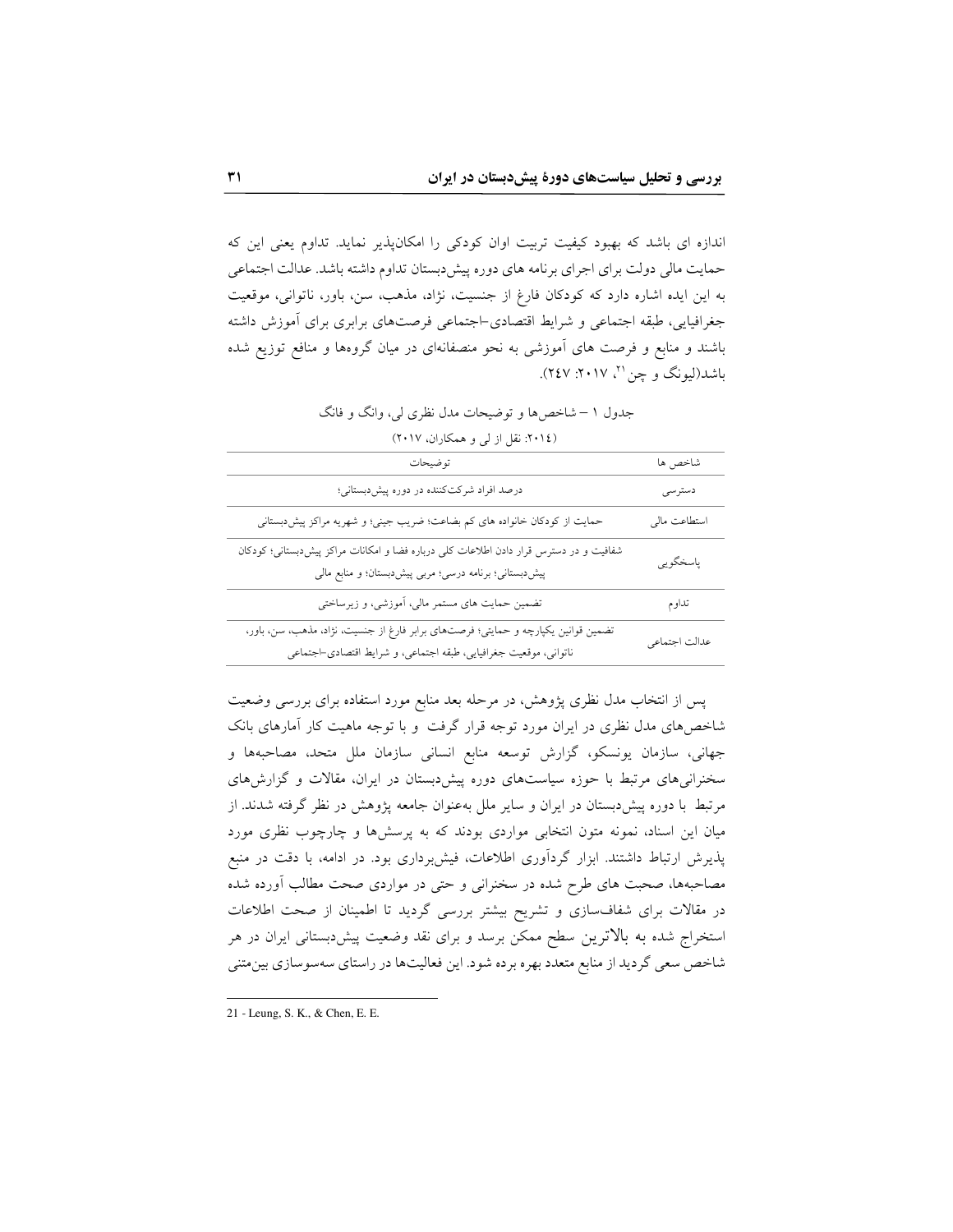(جستجوى انسجام و تأييد اطلاعات از انواع منابع مختلف به ويژه در تحليل مصاحبهها و رجوع به اسناد سازمانهای بینالمللی مورد توجه قرار گرفت) و تکمیل گری بین متنیٌ <sup>۲۲</sup> (جستجوی و تشریح و شفافسازی مقالات، سخنرانیها و گفتگوی جمعی خودمان با کمک گرفتن اطلاعات منبعی دیگر به ویژه مقالات و اسناد بینالمللی مورد توجهام بود)، صورت گرفت تا یافتههای از اعتبار لازم برخوردار باشند (گرین، کراسیلی، و گراهام ۱۹۸۹٬<sup>۳۳</sup>).

#### ىافتەھا

دورهٔ پیش دبستانی دورهای دوسالهای است که کودکان گروه ٤ و ٥ ساله را قبل از دریافت آموزش رسمی را تحت پوشش برنامههای تربیتی خود قرار میدهد. درصد پذیرش کودکان پیش،دبستانی بر اساس سیاست وزارت اَموزش و پرورش ایران از طریق تقسیم تعداد کودکان ثبتنام شده در دوره پیشدبستانی بر جمعیت ٤ یا ٥ ساله ضربدر ١٠٠ محاسبه میشود. استاندارد پوشش برای پذیرش چهارساله ها ۵۰٪ و برای پنج سالهها ۸۵٪ و در مجموع ۳۸٪ تعیین شده است (شورای عالی آموزش و پرورش، ۱۳۹۲). این که نهاد چقدر توانسته به این وظایف عمل یا زمینه سازی اجرای این سیاست ها را فراهم آورد در ادامه با نقد سیاست ها و دستاوردهای این سیاستها تشریح شده است.

#### دسترسى

جمعیت کودکان زیر ٦ سال در ایران نزدیک به ٧ میلیون نفر است و از این تعداد در حدود دو میلیون هشتصد هزار نفر در سال تحصیلی ۹۷-۱۳۹٦(ر.ک، جدول.۱) در سنین ٤ تا ٦ هستند و بالطبع أنها بايد علاوه بر مراقبت، أموزش هاى مناسب را نيز دريافت كنند (مومن و همكاران.، ۱۳۹۵: ۲٤۰). بر اساس شاخص دسترسی به خدمات و آموزش مناسب، اگر هر کودک پیش،دبستانی به اسانی بتواند در مراکز پیش،دبستانی شرکت نماید –در بهترین حالت درصد افراد شرکتکننده نزدیک به ۱۰۰٪ است- می توان گفت شاخص دسترسی در میان سیاستهای اتخاذ شده جایگاه مناسبی دارد. در پاسخ به میزان دسترسی سیاست های اتخاذ شده در دوره پیش دبستانی بر دسترسی کودکان این دامنه سنی شواهد حاکی از شکافی بزرگ است. بر اساس گزارش توسعه انسانی سازمان ملل متحد (٢٠١٥) نرخ پوشش تحصیلی کودکان در سن پیش دبستانی ٤٢٪ در ایران گزارش شده است. نرخ پوشش تحصیلی تا یازدهم دی ماه سال تحصیلی ۹٦-۹۵ به ۵۷/۷٪ گزارش شده و در مجموع ۷٦۹ هزار و ۱۲٦ نواموز گزارش گردید

<sup>22 -</sup> Betweensource Complementarity

<sup>23 -</sup> Greene, J. C., Caracelli, V. J., & Graham, W. F.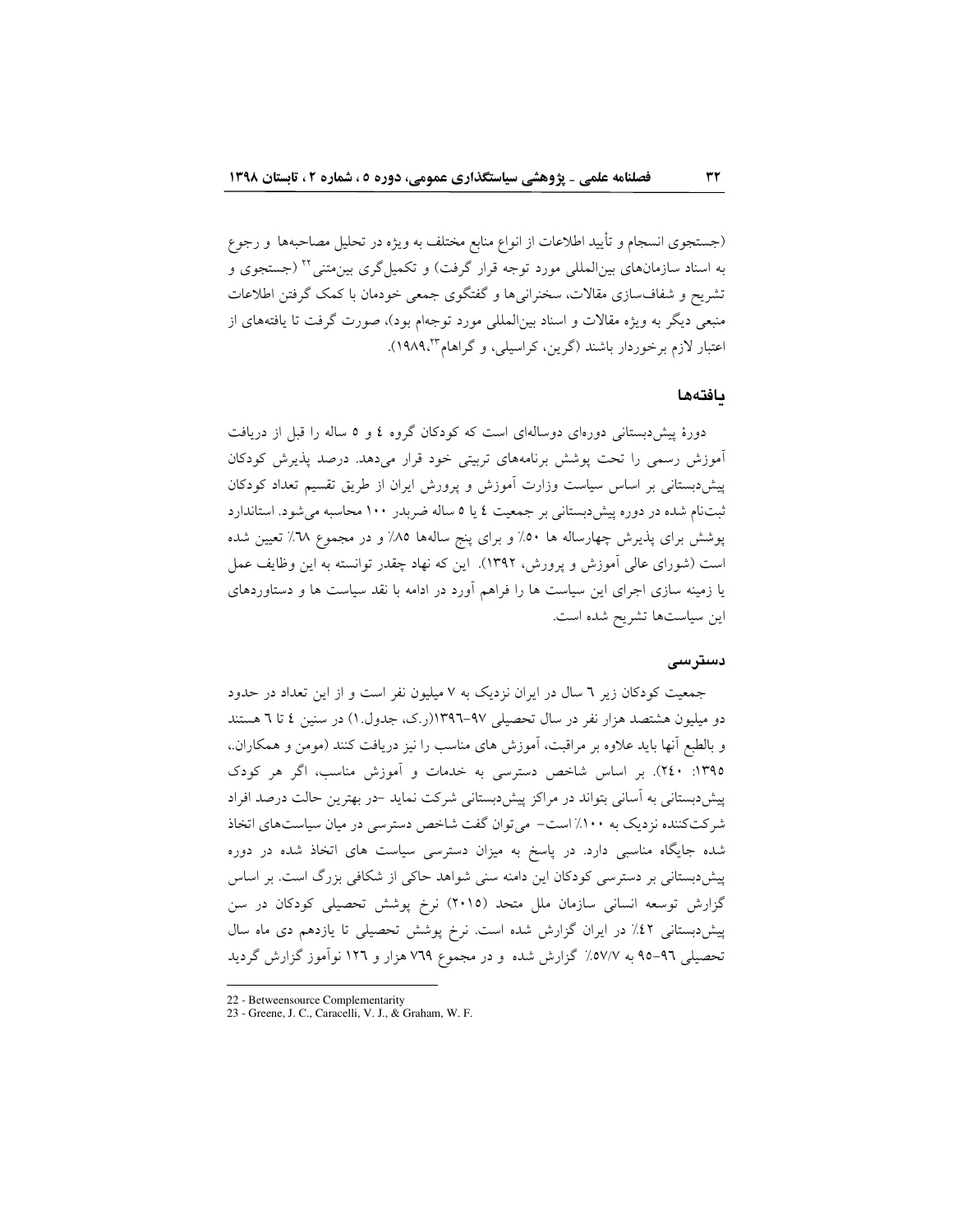(حکیم زاده، ۱۳۹۵: دی ماه). فضلی (۱۳۹٦: ۲۳ اردیبهشت) از نرِخ پوشش ٦٧ درصدی و مشارکت ۹۰۰ هزار کودک سخن گفته است. حکیم زاده (۱۳۹۷: خرداد) از نرخ پوشش ۷۰٪ درصدی سخن گفته است. وجود پوشش ۷۰٪ اگر چه گویای تلاش برای گسترش دوره پیش دبستانی است ولی همچنان نشان می دهد حدود ٤٥٠ هزار کودک ایرانی به آموزش های دورہ پیش دبستانی دسترسی ندارند.

| روستايي | شهر ی    | زن     | مر د             | کل ولادت        | سال  |
|---------|----------|--------|------------------|-----------------|------|
| ۲۹۲۲۱۲  | 1179 EVV | 797370 | VT4rrf           | 1271719         | ۱۳۹۱ |
| ۳٤٠٢٦٨  | ۱۱۳۱ ۵۶۹ | ۷۱٥۹۸٥ | VOOREA           | ١٤٧١٨٣٤         | ۱۳۹۲ |
| ۳٥٥٤٤١  | 1178921  | VE079E | VAAJJA           | ۱۵۳٤۳٦۲         | ۱۳۹۳ |
| ۳۵۲۰۲۱  | ۱۱۷٦۰۳۲  | virvir | $\Lambda$ . 7207 | $10V \cdot 719$ | ۱۳۹٤ |
| ۳۵۲۰۲۱  | ۱۱۷۶۰۳۲  | ۷٤١٩١١ | ۷۸٦۱٤٢           | ۱۵۲۸۰ ۵۳        | ۱۳۹٥ |

جدول ١ – خلاصة آمار ولادت ثبت شده (مومن و همكاران، ١٣٩٥: ٢٤٠).

### استطاعت مالى

آیا اساساً دولت در ایران برنامهای برای حمایت از کودکان خانواده های کم بضاعت دارد؟ بر اساس گزارش توسعه انسانی سازمان ملل متحد (٢٠١٥) ضریب نابرابری انسانی در جامعه ایران ۲٬ ۳۱/۵ است این شاخص نوعی اندازه گیری تجربی از شاخص توسعه انسانی است که از طریق میانگین نابرابریها در آموزش (۰/۳۷)، سلامت (۰/۱۰) و در آمد (۰/٤٦) حاصل میشود. ضریب جینی ایران که بر توزیع در آمد در میان خانوادهها متمرکز است در سال ۲۰۱٦° ٣٧/٤ درصد گزارش شده است. ضريب جيني صفر به معناي توزيع درآمد برابر در ميان مردم است و ضریب ۱ به معنای این است که توزیع درآمد در میان جمعیت به صورت نابرابر توزیع شده است. علاوه براین، شواهدی دیگری دال بر وجود فقر و فقدان توان مالی مناسب بعضی از خانوادههای ایرانی است. برای مثال، یک میلیون و ششصد هزار خانوار تحت پوشش کمیته امداد قرار دارد که جمعیت سه میلیونی را شامل می شود (فتاح، ١٣٩٥). در کشورهایی از قبیل تایوان، ژاپن، ترکیه، استرالیا، آمریکا و کشورهای اروپایی که درآمدها به صورت عادلانهتر از ایران در میان افراد جامعه توزیع میشود، به خانواده ها برای مراقبت و آموزش کودکان خویش یارانه پرداخت می شود و خانوادههای نیازمند مورد حمایت قرار می گیرد. برای مثال، بر اساس

- 24 Coefficient of Human Inequality
- 25 Gini Coefficient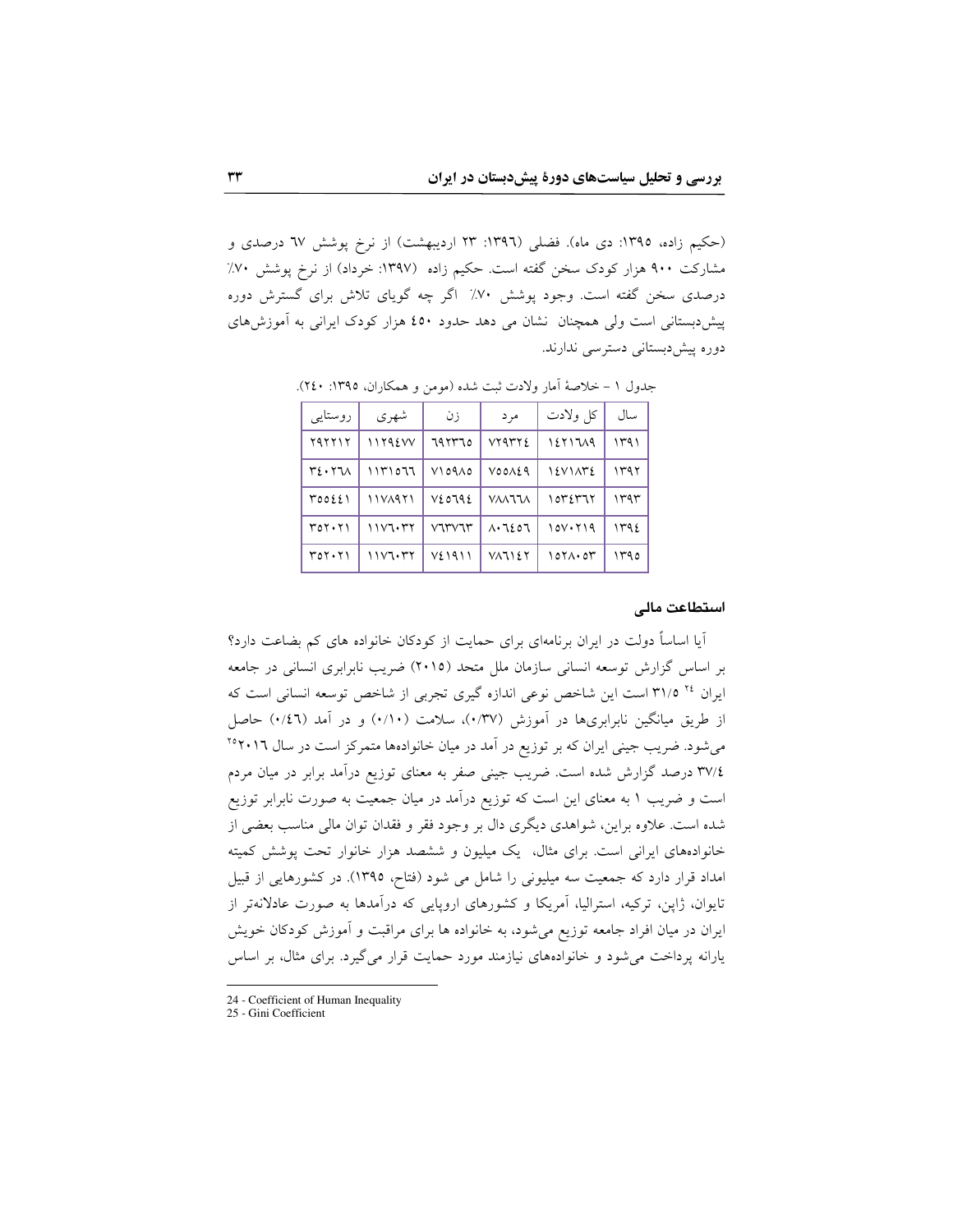گزارش کمیسیون بهرهوری استرالیا<sup>۲۹</sup> (۲۰۱٤) در سال ۲۰۱۳ حدود ۲۷٪ از کودکان استرالیایی خدمات پیش دبستانی را به صورت رایگان دریافت کردند، و حدود ۲۰٪ هم هزینه ناچیزی برای شرکت در دوره پیش دبستانی پرداختند. در سنگاپور در سال ۲۰۱۵ در مجموع ۳٦۰ میلیون دلار در بخش پیشدبستان بر ۷۹ هزار کودک هزینه گردید (نهاد توسعه اوان کودکی سنگاپور<sup>۲۷</sup>، ۲۰۱۵). در کره جنوبی در سالهای اخیر دولت سیاستهای حمایتی مهمی برای بردن نرخ حضور کودکان در مرکز مراقبتی اتخاذ کرده است. دولت کره فارغ از شرایط کاری مادران از سال ۲۰۱۲ کمکهایی را شامل ۷۵۰ دلار ماهانه برای کودکان زیر یکسال، ٤٠٠ دلار هر ماه برای کودکان دو ساله که به مراکز مراقبتی می روند، اختصاص داده است. برای کسانی که کودکان خود را در خانه کمکهزینهای برابر ۲۰۰ دلار برای یکسالهها و ۱۰۰ دلار برای دو تا پنج سالهها اختصاص می یابد(یون، کیم و کوان ۲۰۱٬ ۲۰۱٤: نقل از پارک و همکاران، ۲۰۱۷). در ایران هنوز چنین حمایتی رخ نداده است و از این منظر در سیاستهای آموزشی کنونی خلاءهایی احساس مى شود.

| V.V.          | 1V, V/.                      | <b>IV, V/.</b>                  | استر اليا |
|---------------|------------------------------|---------------------------------|-----------|
| 27.7/         | 27.7/                        | 27.17                           | ایر ان    |
| 71 A/         | /۸٫۸۲                        | Y 1 .A/.                        | تر کیه    |
| $\sqrt{0.71}$ | $\mathcal{N}, \mathcal{O}/2$ | $Y^{\prime}, \circ \mathcal{C}$ | ژاين      |
| /٤. ٢١        | ۲۲٪                          | 12.1/                           | ويتنام    |
| ۲۰۱۵          | ۲۰۱٤                         | ۲۰۱۳                            |           |

جدول ٢ - مقایسه ضریب جینی سالهای ٢٠١٣ تا ٢٠١٥ در میان کشورهای مختلف

### ياسخگويى

پاسخگویی ارتباط زیادی با شفافیت و تضمین کیفیت دارد. پاسخگویی نیازمند سیستم ارزشیابی کیفیتی است که به صورت همه جانبه اطلاعات مناسب در ارتباط با مدارک مربیان و مدیران پیشدبستان، کیفیت آموزش و مراقبت، اطلاعات درباره موقعیت، فضا و امکانات را در اختیار ذینفعان پیش دبستان قرار دهد. بررسی این موضوعات حاکی از این است که چنین پایگاه اطلاعاتیای در خصوص دوره پیش دبستانی وجود ندارد و امکان دسترسی والدین یا پژوهشگران به راحتی در ایران مقدور نیست. جزئیات اطلاعاتی که لازم است وزارت آموزش و پرورش به

<sup>26 -</sup> The Productivity Commission Report

<sup>27 -</sup> Early Childhood Development Agency (ECDA)

<sup>28 -</sup> Yun, H., Kim, I., & Kwon, H.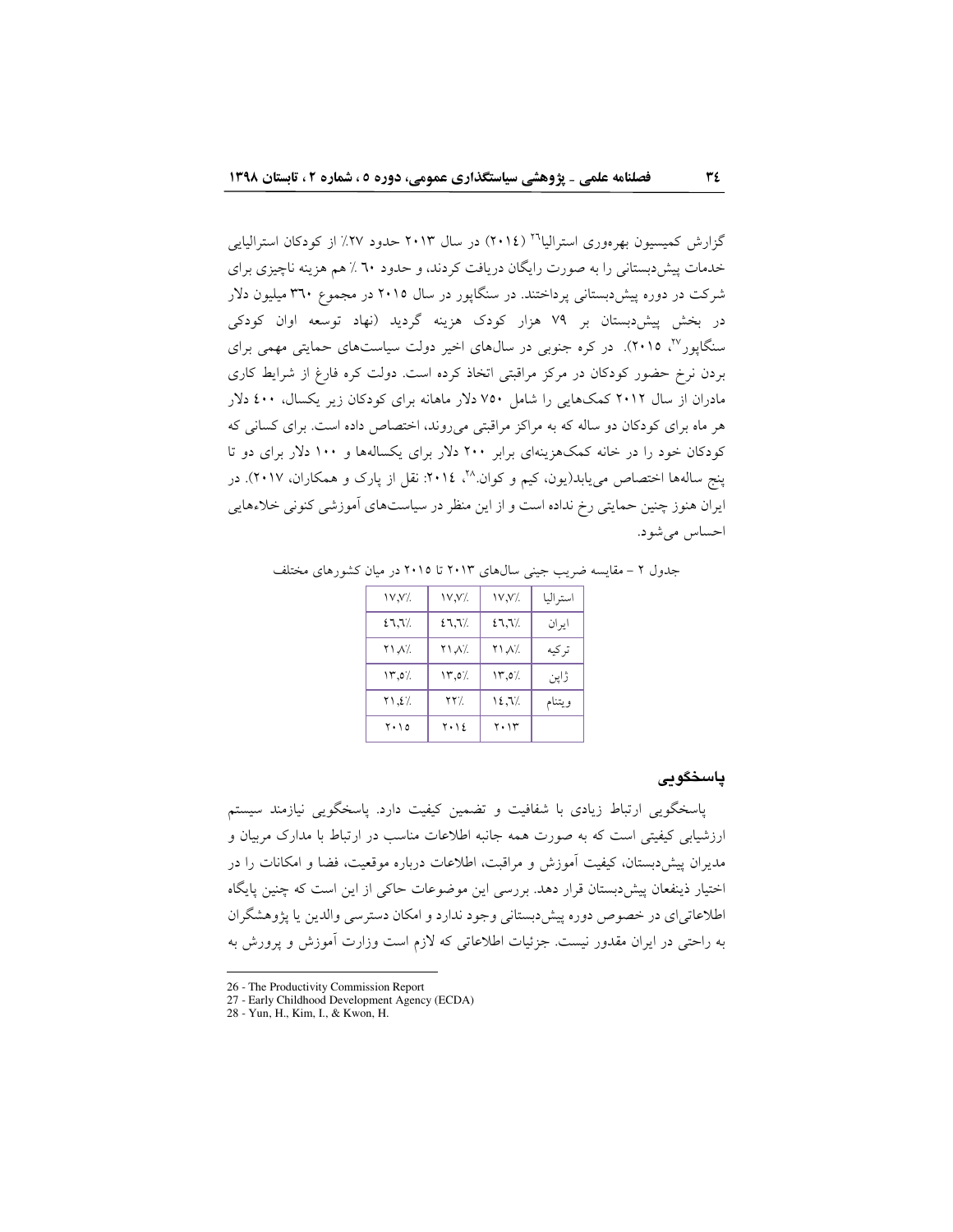صورت واضح با ذینفعان به اشتراک بگذارد –بر اساس مطالعه (پارک و همکاران. ، ۲۰۱۷)– در جدول (٣)، نشان داده شده است. براي سازماندهي چنين اطلاعاتي براي ذينفعان، مراكز تضمين کیفیت کودکی در کشورهای مختلف وجود دارد. در استرالیا نظام اعتباربخشی و بهبود کیفیت ملی در سال ۱۹۹٤ ایجاد شده است و این نهاد به دنبال بالا بردن استاندارهای ملی کیفیت برای یرداخت «مزایای مراقبت کودک<sup>۲۹</sup>» بوده است (روو، تیتین، و تایلر. ۳۰، ۲۰۰۲). در سنگایور هم چارچوب اعتباربخشی پیش دبستانی (اسپارک) وجود دارد که به دنبال کمک به مراکز در جهت بهبود کیفیت است و این مرکز چارچوب «سنجههایی» را برای مراکز پیش دبستانی با هدف مقایسه کردن خودشان با این سنجهها ارائه کرده است (چارچوب اعتباربخشی دوره پیش دبستانی سنگاپور (۳، ۲۰۱۹). در کره جنوبی نیز از سال ۲۰۰۲ نظام اعتباربخشی مرکز مراقبت کودکی ایجاد گردید و همه مراکز باید تحت فرایند ارزشیابی قرار گیرند و اعتبار لازم را به دست آورند. در این ارزشیابی از ابزارهای مختلفی از قبل خودگزارشی، چک لیست، گزارش نظارتی، نظرات کمیته مؤسسه استفاده می شود (وب سایت رسمی مؤسسه ارتقای کودکی کره جنوبی ۳، ۲۰۱۵).

# جدول ۳ - وضعیت موجود پاسخگویی نهادها و مراکز پیش،بستانی در ایران (بارک و همکاران ، ۲۰۱۷)

| وضعیت موجود در ایران      | نوع اطلاعات مورد نياز           | مؤلفهها                          |  |  |
|---------------------------|---------------------------------|----------------------------------|--|--|
| اطلاعات جامعي وجود ندارد. | نام و أدرس و شماره تلفن         |                                  |  |  |
|                           | مراكز پيشدبستاني                | اطلاعات كلى درباره مراكز         |  |  |
| اطلاعات جامعي وجود ندارد. | تعداد کلاسها و هزینههای ثبت نام |                                  |  |  |
| اطلاعات جامعي وجود ندارد. | تعداد مراکز (خصوصی و دولتی)     |                                  |  |  |
| اطلاعات جامعي وجود ندارد. | تعداد كودكان پيشدبستاني شركت    | اطلاعات درباره كودكان پيشدبستاني |  |  |
|                           | کننده در مراکز خصوصی و عمومی    |                                  |  |  |
| اطلاعات محدودي وجود دارد. | ساعت اجراي برنامه درسي، محتواي  | برنامه درسى                      |  |  |
|                           | آموزشی،                         |                                  |  |  |
| اطلاعات جامعي وجود ندارد. | تعداد مدرسان. سطح تحصيلات.      | مربى پيشدبستان                   |  |  |
|                           | ساعات كارى،                     |                                  |  |  |
| اطلاعات جامعي وجود ندارد. | کمکهای مردمی، میزان حمایت       |                                  |  |  |
|                           | دولت، سرانه هر کودک پیشدبستانی، | منابع مالى                       |  |  |
|                           | چگونگي هزينه اعتبارات مالي      |                                  |  |  |

<sup>29 -</sup> Child Care Benefit

<sup>30 -</sup> Rowe, K. J., Tainton, J., & Taylor, D.

<sup>31 -</sup> Singapore Pre-school Accreditation Framework

<sup>32 -</sup> The Official Website of Korea Childcare Promotion Institute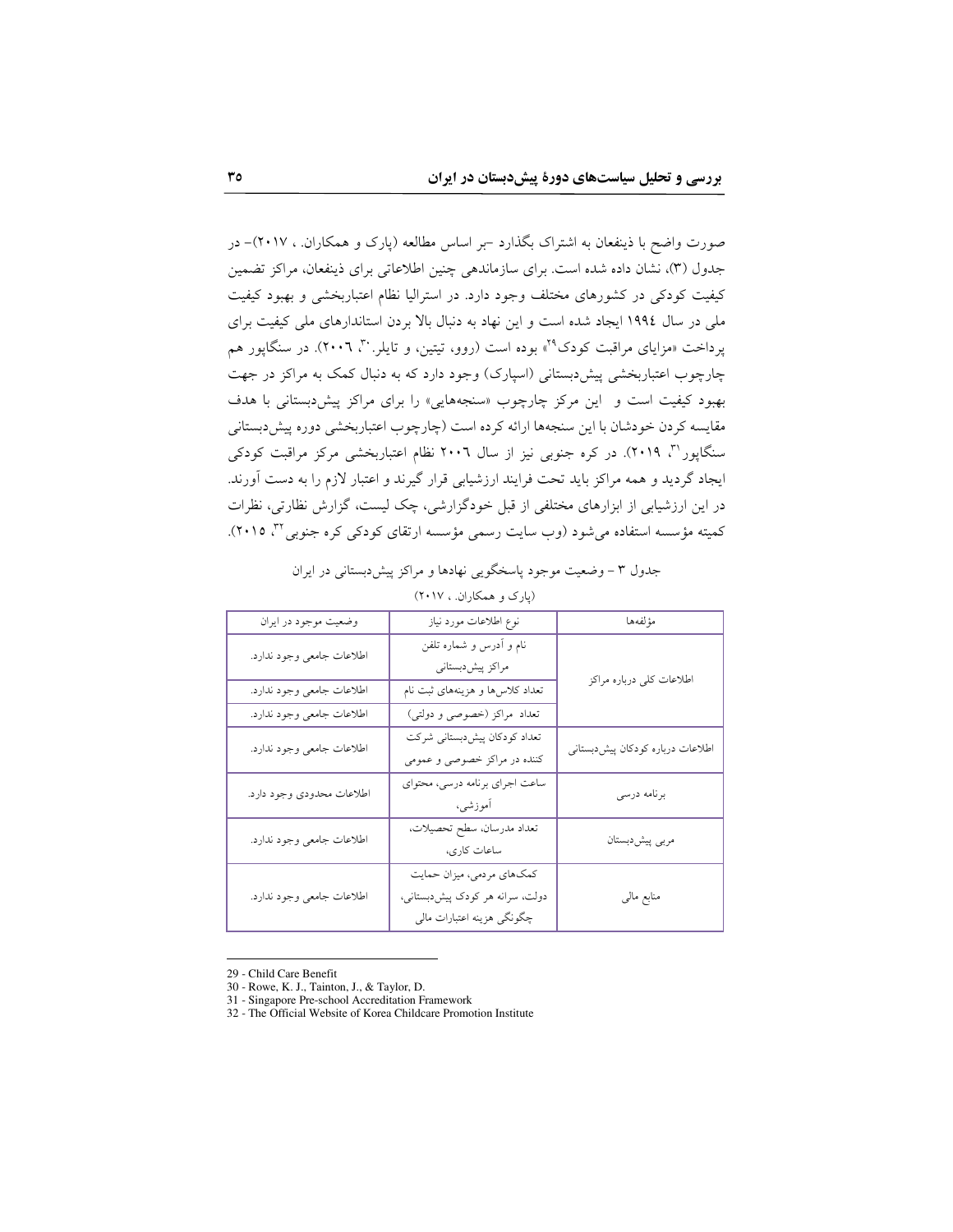### تداوم

شرط مؤفقیت و اثر گذاری سیاستها تداوم آنهاست. هدف از تداوم تحلیل مؤثر سیاستهای گذشته و اکنون، تأثیر آنها و نوآوری در تدوین سیاستهای آینده است. تداوم می تواند از طریق حمایتهای پیوسته مالی، آموزشی و زیرساختی مورد تحلیل قرار گیرد. از جنبه های مالی، اعتبارات تخصیص شده به دوره پیشدبستان ضرورت دارد با توجه به نرخ تورم کشور افزایش یابد. حکیم زاده (۱۳۹٦، دی ماه) ذکر کرده است که اعتبار اختصاص داده شده برای حمایت از آموزش دوره پیش دبستانی از ۵٤۰ میلیارد ریال به ۷٤۰ میلیارد ریال در سال ۱۳۹٦ افزایش یافته است. این اعتبار برای تعمیم دوره پیش دبستانی به مناطق محروم اختصاص یافته است. به گفته ایشان تنها ۲۰٪ از این دانش آموزان در این دوره تحت حمایت دولت و ۸۰٪ با مشارکت مردم تأمین می شود. این میزان سرمایه گذاری مالی در قیاس با جمعیت کودکان سن پیش،دبستانی و وضعیت اقتصادی خانوادههای ایرانی بسیار ناچیز است. در بعد آموزش نیز هنوز فقدان نیروی آموزش دیده مشهود است و عملاً سیاستی کارآمدی برای جذب نیروی شایسته وجود ندارد که در باب تداوم اّن سخن گفته شود: وزارت اَموزش و پرورش نیروی انسانی مورد نیاز خود را از طریق نیروی رسمی آموزش و پرورش که تحت عنوان آموزگار شاغل در سمت مربی پیش،دبستانی مشغول هستند، نیروی رسمی مازاد و کسر ساعت موظف، نیروی رسمی در نوبت غیرموظف، نیروی بازنشسته حائز شرایط تأمین می کند (خبر گزاری دانشجو یان ایران، ۱۳۹۵). در بعد امکانات و زیرساخت ها عملاً اَموزش و پرورش قائل به وجود مراکز پیشدبستانی نیست و بیشتر جمعیت تحت پوشش در مناطق محروم خود را در مدارس ابتدایی و در کنار کودکان یایه اول ابتدایی و یا از طریق کلاس های یک ماهه تحت یوشش قرار می دهد. در خصوص امکانات کودکان پیش دبستانی تحت پوشش سازمان بهزیستی نیز اطلاعات چندانی در دسترس نیست. این فقر امکانات، امکان بهرهگیری از رایج ترین شیوه آموزش کودکان که همان بازی است، را در عمل با مانع روبرو میکند.

## عدالت اجتماعي

در ایران اگر چه بر اساس سند تحول بنیادین، وزارت آموزش و پرورش متولی دوره پیش از دبستان به شمار می اَید ولی به نظر می رسد نوعی هرج و مرج در اَموزش دوره پیش از دبستان وجود دارد. نهادهای دیگر از قبیل سازمان بهزیستی، شهرداریها و دارالقرآنها هنوز به سیاستهای مشخص شده وقعی نمی نهند و اطلاع چندانی از نحوه مواجه و برنامه ریزی آنها برای کودک، این موجود ظریف و سرشار از توانایی، در دسترس نیست. تفکیک نهادهای ارائه خدمات اموزشی و مراقبتی مشکلات ساختاری موجود را تشدید میکنند و ارزشیابی کیفیت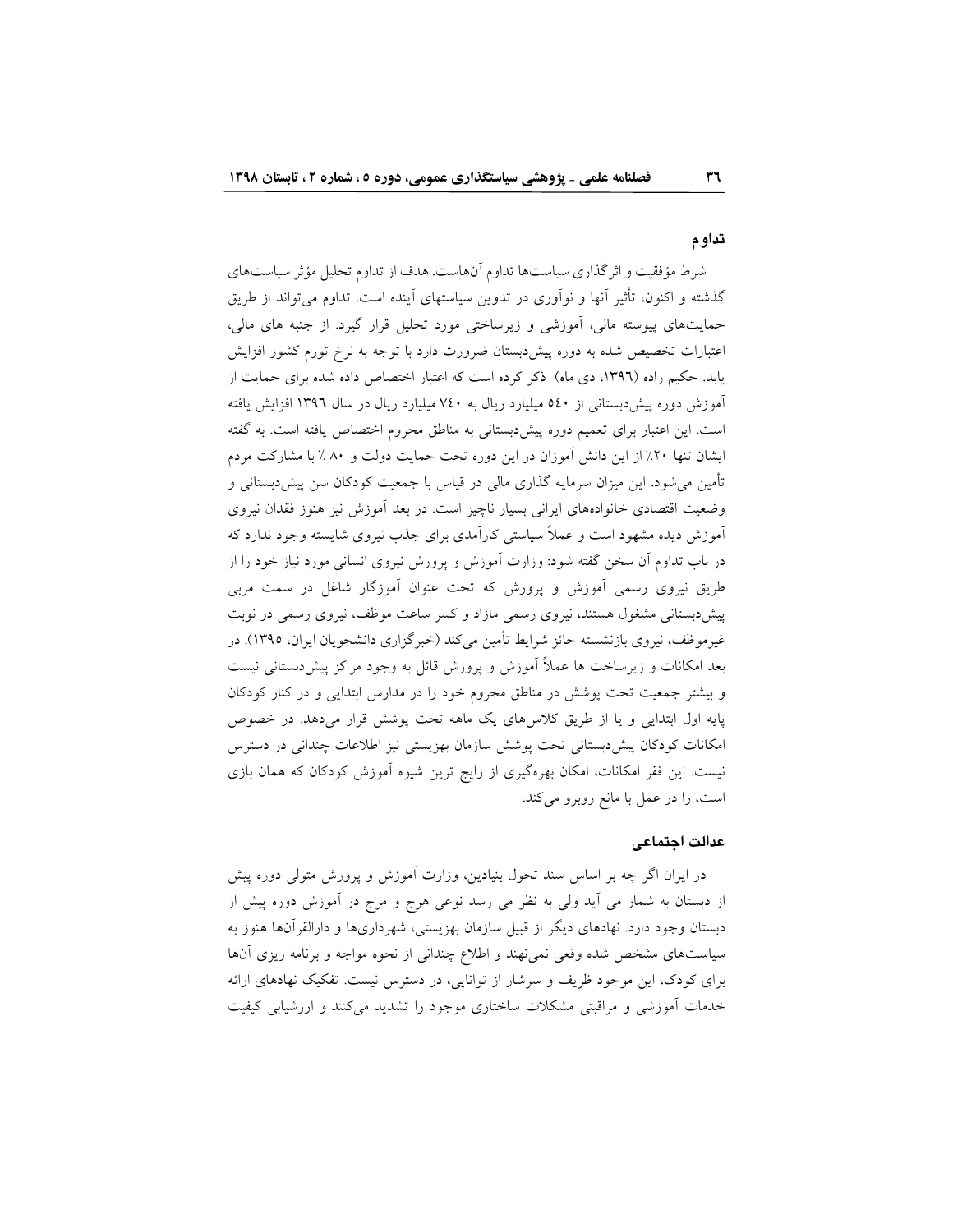مراکز و دستاوردهای یادگیرندگان را به دلیل اهداف متفاوت در آموزش و قوانین مختلف با ابهام روبرو می کند. بنابراین، در بعد سیاستگذاری در دوره پیشدبستانی، فقدان نهاد متولی و قوانین متعدد و متضاد خود عین بی عدالتی است. در خصوص بی عدالتی اجتماعی، سلطانی (۱۳۹۷) معتقد است کودکان زیر ٦ سال در ایران به لحاظ سازمانی، متولی ندارند. سازمان بهزیستی متولی مهدهای کودک است نه دوران کودکی و این دو با هم تفاوت دارند. آموزش و پرورش هم از ۷ سالگی متولی اَموزش کودکان است در حالی که در مورد کودکان زیر ٦ سال، تربیت به معنای پرورش حائز اهمیت است و خانوادهها سعی میکنند وظایفشان را به مهدکودکها و مدارس واگذار كنند (سلطاني، ١٣٩٧). يازرلو(١٣٩٦) معتقد است كه صعب العبور بودن مناطق عشايري، کوچرو بودن عشایر و عدم دسترسی به فضاهای آموزشی مناسب، شمار اندک نوآموزان عشایری و تشکیل نشدن کلاس های آموزش پیش،بستانی، فقر اقتصادی خانوارهای عشایری، کم توجهی به اجرای دوره پیش دبستانی از سوی خانواده ها و اجباری نبودن دوره پیش دبستانی باعث شکست در توفیق کامل دوره پیش دبستانی در این مناطق شده است. به اعتقاد یازرلو هنوز فرهنگسازی لازم به منظور همراهی والدین و توجه دادن آنها به اهمیت دوره پیش،بستانی صورت نگرفته است؛ مسئله دو زبانگی باید به صورت جدی پیگیری شود؛ اعتبارات ویژه و مکفی برای تحت پوشش قرار دادن نوآموزان پیشدبستانی صورت گیرد. این تجربهها گواهی بر این است که هنوز شکاف عظیمی بین کودکان پیشدبستانی در مناطق محروم و کم برخوردار با مناطق شهری و برخوردار وجود دارد و این موضوع خود را در قالب شکاف اَموزشی در همان سال های آغازین خود را نشان خواهد داد.

# نتیجهگیری و توصیههای سیاستی

مطالعه حاضر با هدف تحلیل سیاست های اصلی دوره پیش دبستان وزارت اموزش و پرورش براساس ۵ شاخص کلیدی مورد استفاده در کشورهای مختلف، به ویژه کشورهای جنوب شرق أسیا، صورت گرفته است. براین اساس، این سیاست ها بهعنوان محور در نظر گرفته شد و دستاوردهاي أنها در افزايش دسترسي، حمايت مالي از خانواده ها، پاسخگويي مراكز پيشدبستاني و نهادهای بالادستی به خانواده ها و سایر ذینفعان، تداوم سیاست ها به ویژه در بخشهای حمایت های مالی، زیرساختی و آموزشی و در نهایت کوچک کردن شکاف آموزشی از طریق تحلیل عدالت اَموزشی مورد بررسی قرار گرفت. یافتههای این مطالعه نشان داد که نرخ پوشش كودكان دوره پيش دبستاني ايراني افزايش يافته است، ولي اين افزايش فقط شامل كودكان ٥ ساله است و سهم کودکان چهار ساله در این افزایش ناچیز است. مسئله دیگر اینکه حدود ٤٨٠ هزار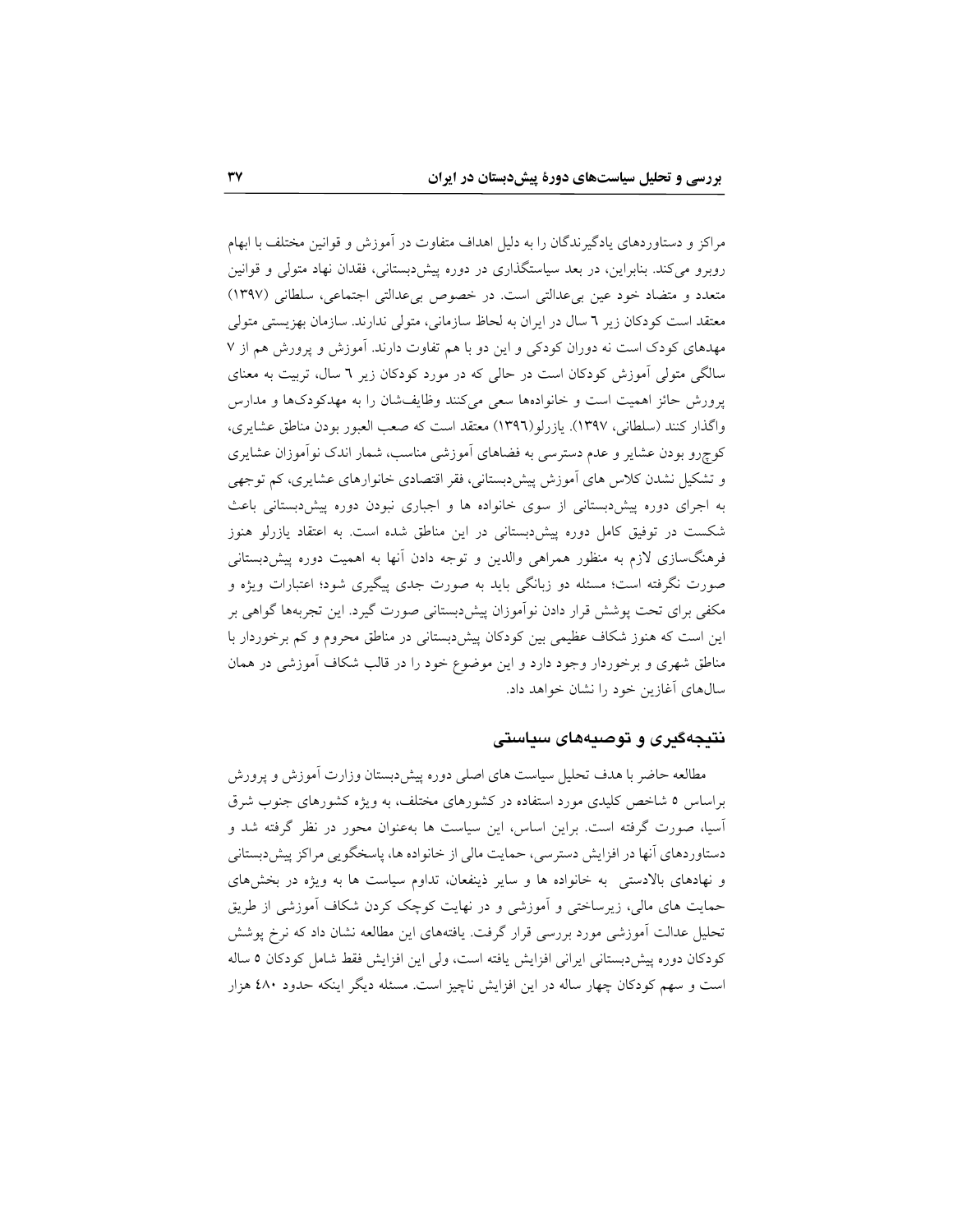کودک ایرانی، با وجود ورود به سن ٥ سالگی، هنوز از آموزش در مراکز پیش،بستانی محروم هستند که این موضوع در صورتی که این گروه سنی آموزش مناسب را دریافت نکنند، می تواند بهعنوان چالش بزرگ پیش روی نظام آموزشی و توسعه کودکان در آینده قرار گیرد. البته، بهتر است به یاد داشته باشیم که افزایش نرخ پوشش تحصیلی گویای همه چیز نیست و چنانچه سایر عناصر آموزشی پرورش کودکان از قبیل برنامه درسی، مربیان حرفه ای و زیرساختهای لازم با دقت طراحی نشوند، این افزایش نه تنها ممکن است دستاوردهای مطلوبی از منظر شناختی، عاطفي، اجتماعي و اخلاقي به همراه نداشته باشد بلكه زمينه تخريب و أسيب به كودكان گردد. برای مثال، اموزش ریاضی به کودکان پنج ساله با روش های نامطلوب ممکن است که شوق آموختن ریاضی را در اَینده خاموش کند. نرخ پوشش تحصیلی دوره پیشدبستانی در بسیاری از کشورهای جهان از قبیل فرانسه، آلمان، کره جنوبی، ژاپن، سنگاپور و هنگ کنگ™به بالاتر از ۹۰٪ درصد رسیده است و ایران در قیاس با این کشورها پوشش کمتری دارد و لازم است در ابعاد کمی و کیفی هنوز گامهای اساسی بردارد. بررسی وضعیت مالی خانوارهای ایرانی بر اساس شاخص های جهانی ضریب نابرابری انسانی و أمار بالای افراد تحت پوشش کمیته امداد، شواهدی گویا از لزوم اختصاص بودجههای مناسب از طرف دولت -بهعنوان مسئولیت اجتماعی- و تدوین سیاستها و برنامه های جامع برای توانمندسازی خانواده های ایرانی در زمینه تأمین منابع مالی مراقبت و آموزش کودکانشان است. کودکان زیادی در ایران در شرایط فقر زندگی میکنند و برآورد دقیقی از آنها وجود ندارد. به نظر میرسد اتخاذ سیاستهای جامع به وسیله دولت برای حمایت از کودکانی که در خانوادههای فقیر زندگی میکنند، برای بهبود سلامت روان کودکانی و مداخله در پیشگری از بازتولید طبقات اجتماعی و افزایش رفاه جامعه نقش کلیدی میتواند داشته باشد. حمایت مالی از خانوارهای کم درآمد –در بعضی از کشورهای حمایت از همه خانوادههای دارای کودک-امروز به یک پدیده جهانی تبدیل شده است و بهعنوان یکی از مسئولیت های اجتماعی دولت ها از آن نام می برند. برای مثال، از سال ۲۰۰۰ تایوان چنین مسیری را انتخاب کرده است و حمایتهای یارانه ای و اضافی به کودکان خانوادههای کم بضاعت را بهعنوان یک رویکرد برگزیده است(لیونگ و چن،۲۰۱۷: ۲٤۷ ). در بسیاری از کشورهای اروپایی به کودک از طریق برنامه های عمومی خدمات مراقبتی می دهند. در آمریکا اگر چه بخش خصوصی نقش مهمی در ارائه خدمات مراقبتی کودکان بازی میکند، دولت نیز برنامه های از قبیل هداستارت را برای حمایت از خانوادههای کم برخوردار برگزیده است. در استرالیا، نیز دولت فدرال بیش از نیمی از هزینه مراقبت از کودکان به خانوادهها می پردازد (گانگ

۳۳ – برای اطلاعات به سایت سازمان همکاری توسعه اقتصادی موضوع تعلیم و تربیت مراجعه کنید.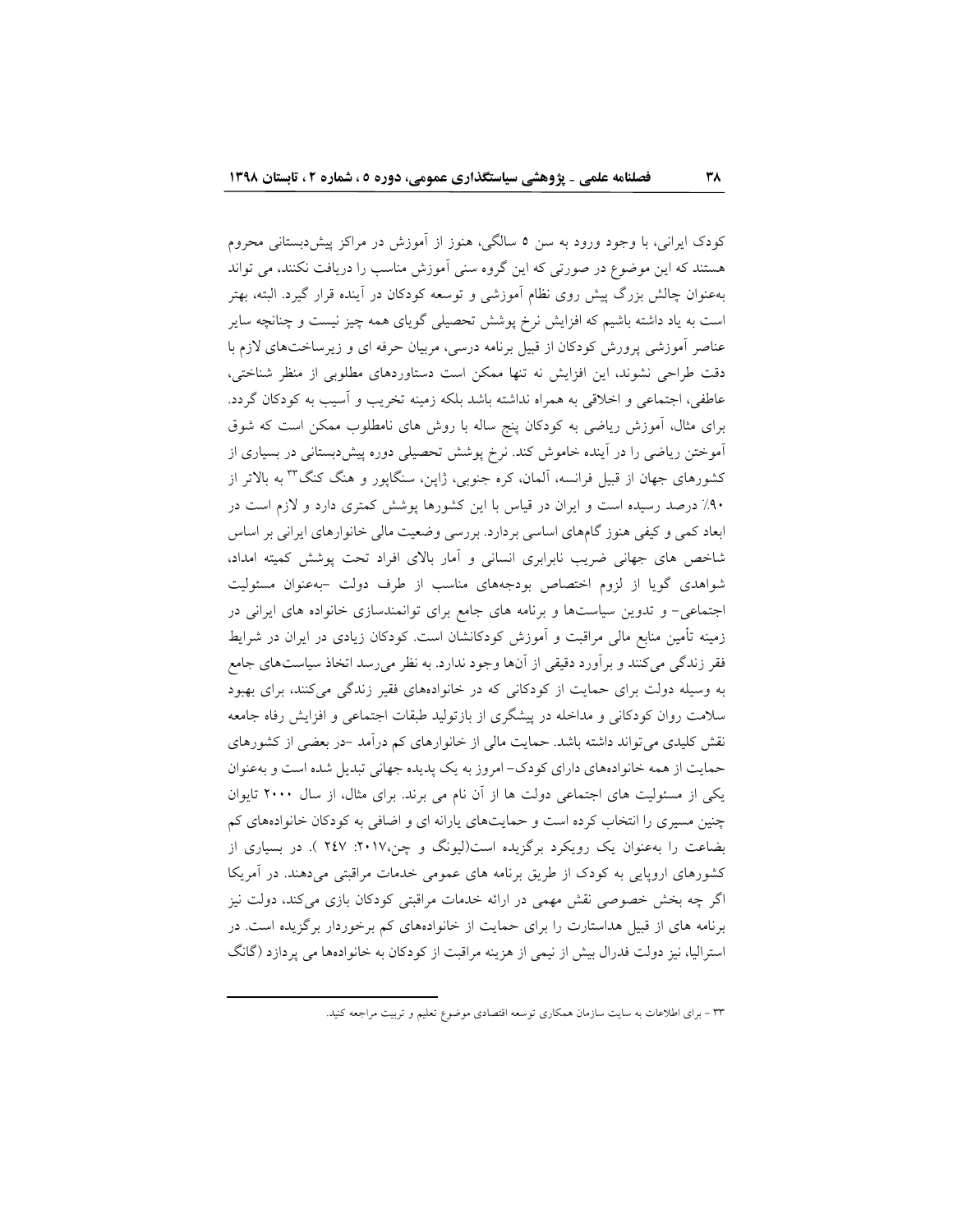و برونیگ ۳٬ ۲۰۱۲). مراقبت و تربیت اوان کودکی در سنین ۳ تا ٦ سال در ترکیه مشمول آموزش خاص اجباری شده است و این کار از طریق موسسات عمومی و موسسات آموزش حرفهای و همین طور موسسات خصوصی صورت میگیرد. در حدود ١٢٪ ار کودکان ٣ تا ٤ سال و ٦٧٪ کودکان ۵ ساله در تربیت اوان کودکی شرکت می کنند و در این کشور «طرح توسعه بیستم°"» برای سال های ٢٠١٤ تا ٢٠١٨ برای مراقبت و تربیت از کودکان ٣٦ تا ٦٦ ماهه خانواده های کم بضاعت راهاندازی نمود (زایاتا، یونت، آلبیسر، فراکولا"۲، ۲۰۱۳. ۲). یاسخگویی در نقد سیاستهای پیش دبستان مولفه دیگری است که ضعف آن به فرهنگ حاکم بر ساختار مدیریتی ایران برمیگردد. به طوری که به نظر میرسد ساختار اداری از به اشتراکگذاری اطلاعات هراس اجتماعی دارد و این فرهنگ در دوره پیشدبستان حتی دسترسی پژوهشگران به اطلاعات برای تحلیل و نقادی وضعیت موجود را دچار مشکل میکند. قدرت تشخیص والدین و حتی مدیران را کم میکند. به هر حال پذیرفتن ضعف ها، نقطه شروع آگاهی به شمار میآید. به اشتراک گذاری اطلاعات در خصوص تعداد کودکان، مراکز آموزشی، مربیان و منابع مالی و نحوه تخصیص آنها، امکانات پدیده ای معمول است که در بسیاری از کشورهای توسعه یافته و در حال توسعه بهعنوان یک حق برای ذینفعان برای ذینفعان و تکلیف برای مدیران به رسمیت شناخته شده است. برای مثال، کره جنوبی یکی از کشورهای در حال توسعه است که می توان اطلاعات جامع وضعیت دوره پیش از دبستان و همین طور اطلاعات کامل درباره همه عناصر آموزشی اثرگذار را به سادگی دریافت و مورد بررسی قرار داد (ر.ک. پارک و همکاران.، ۲۰۱۷). پایداری سیاستها نیز معضل دیگری است که در دوره پیشدبستانی نوآموزان ایرانی حضورش احساس می شود. در ملاحظه بودجه نواَموزان دوره پیشدبستان رایزنی های زیاد-لابی- به ویژه در مجلس برای دریافت اعتبارات بیشتر پدیدهای رایج است که شاید به راحتی نتوان در میان جوامعی حقوق کودک و خانواده کودک را به رسمیت شناختهاند، چنین چیزی را پیدا کرد. علاوه براین، از منظر تغییر ساختار نظام آموزشی ایران تعداد کودکان پیش دبستانی در سال ۱۳۹۰ در نتيجه تغيير نظام تعليم وتربيت از ٣-٣-٥ به ٣-٣- ٦ به سرعت رخ داد و چندين سال طول کشید تا مشارکت کودکان در برنامه های پیش دبستان به سال ۱۳۹۰ برگردد (ر.ک.، یازرلو، ۱۳۹٦). به هر حال، اجرای سیاستهای دوره پیشدبستانی مستلزم صرف هزینههای مالی بالایی است که باید به خوبی محاسبه شود و پایداری داشته باشند (لی، پارک، و چن، ۲۰۱۷: ix). پایداری هر نهاد دولتی که به ارائه آموزش و خدمات میپردازد نیازمند تداوم

34 - Gong, X. and Breunig, R.

<sup>35 -</sup> Tenth Development Plan

<sup>36 -</sup> Zapata, J., Pont, B., Albiser, E., & Fraccola, S.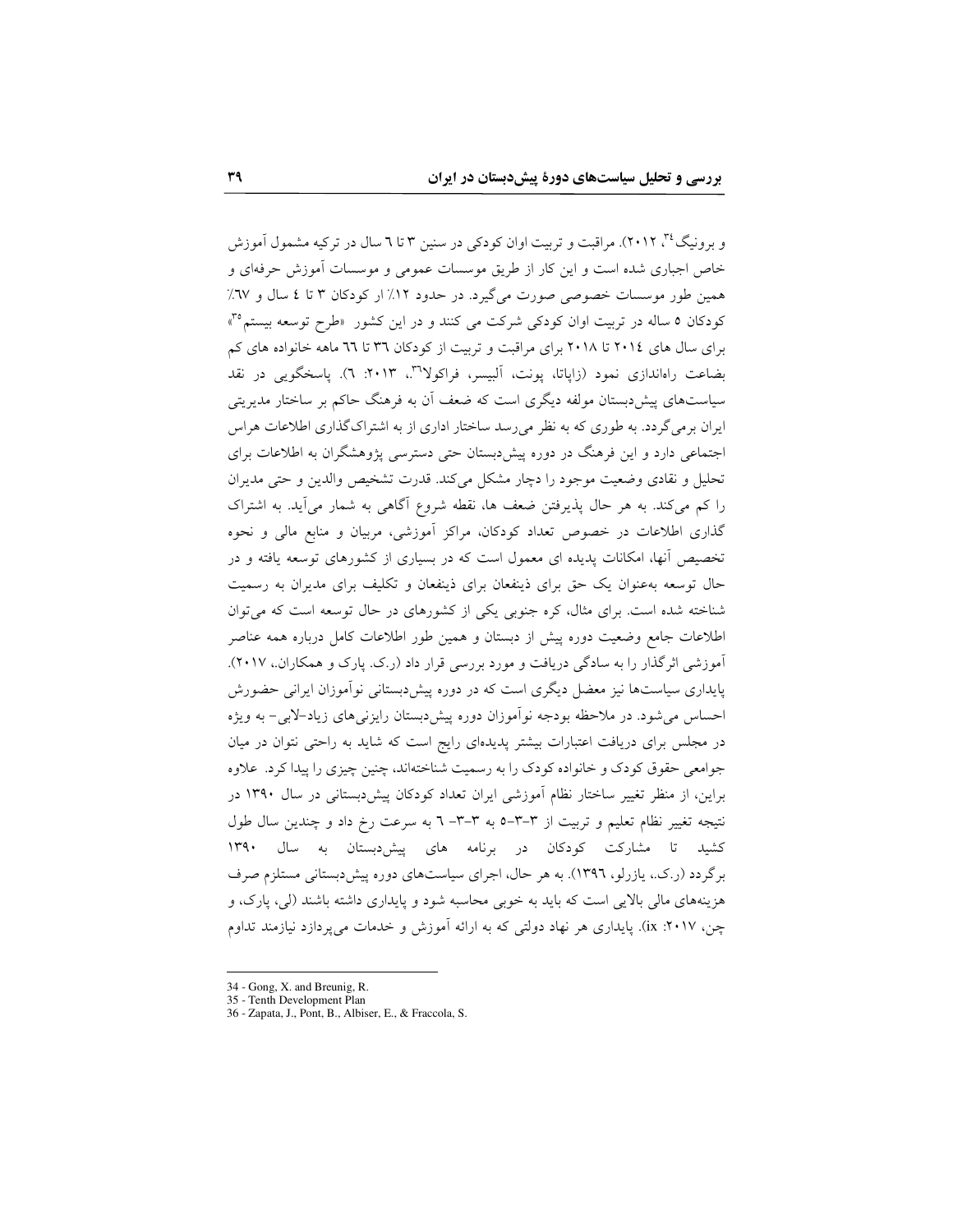حمایت و نظارت دولت است (ایزومی-تایلر و ایتو، ۲۰۱۷: ۷٤). در نهایت، تحلیل عدالت آموزشی بهعنوان آخرین شاخصی که سیاستهای دوره پیش دبستانی با آن محک زده شد، نشان داد که در این بعد نیز ضعف هایی وجود دارد. در بعد ساختاری هنوز تعدد نهادهای تصمیم گیرنده، قوانین متفاوت و فقدان چارچوبی برای برنامه های أموزشی در دوره پیشدبستانی بخشی از اعتبارات و انرژی مدیریتی را به هدر میدهند. در حوزه عملی، نیز شکاف بین امکانات آموزشی و نیروی انسانی در مناطق برخوردار و نابرخوردار بزرگ نمایی میکند. این موضوع سبب شده است که کودکان در سن دوره پیش دبستانی با دستاوردهای اجتماعی، شناختی، عاطفی و فیزیکی متفاوتی وارد مدارس ابتدایی شوند. این مطالعه با هدف نقد سیاست های اصلی دوره پیش دبستان در ایران صورت گرفته است و در آن به زبانی ساده نخست به توصیف مولفههای کیفی مهم در ارزشیابی سیاستهای دوره پیش دبستان پرداخته شده است و در نهایت وضعیت و شرایط کنونی با آن شاخص ها مورد نقد قرار گرفت. به طور کلی برای بهبود سیاستگذاری دوره پیش دبستان در ایران راهکارهای زیر پیشنهاد می شود:

۱– تغییر در رویکرد سیاستگذاری به دوره پیشدبستان: از آنجایی که با وجود تعیین نقش حاکمیتی وزارت آموزش و یرورش، چهارده نهاد درگیر در آموزش و یرورش دوره پیش،دبستان هستند و هر کدام راه خود را می روند، می توان با تغییر رویکرد سیاستگذاری کنونی و اتخاذ سیاستی یکپارچه گامی در جهت عدالت اجتماعی برداشت.

۲– سرمایهگذاری بیشتر برای توسعه کمی و کیفی پوشش کودکان پیش،بستانی: اگر چه وضعیت پوشش تحصیلی دوره پیشدبستان در سالهای اخیر رشد خوبی داشته است، ولی هنوز باید برای پوشش کمی نزدیک به ۵۰۰ هزار کودک ایرانی فاقد تجربه دوره پیشدبستانی ضرورت دارد تلاش های بیشتری صورت گیرد و موانع مالی استقرار پوشش مطلوب به سرعت برداشته شود.

۳- اتخاذ سیاستهای مالی حمایت از خانوادههای ایرانی دارای کودک: بحران اقتصادی اخیر در ایران و توزیع نابرابر منابع، هر دو بر خانواده های ایرانی دارای کودک فشارهای زیادی وارد کرده است. به نطر می رسد دولت مسئولیت اجتماعی دارد که برای خانوادههای دارای کودک در معرض خطر تسهیلاتی در نظر بگیرد.

٤– شفافسازی در خصوص دوره پیشدبستان: پیشنهاد میشود اَمار دقیق و سطح تحصیلات و رشته تحصیلی مربیان، آدرس و امکانات مراکز پیشدبستانی و شهریهها، به صورت آنلاین در دسترس قرار داده شوند و دورههای آموزشی برای مربیان پیش،بستانی به صورت مدام مورد توجه قرار گیرد.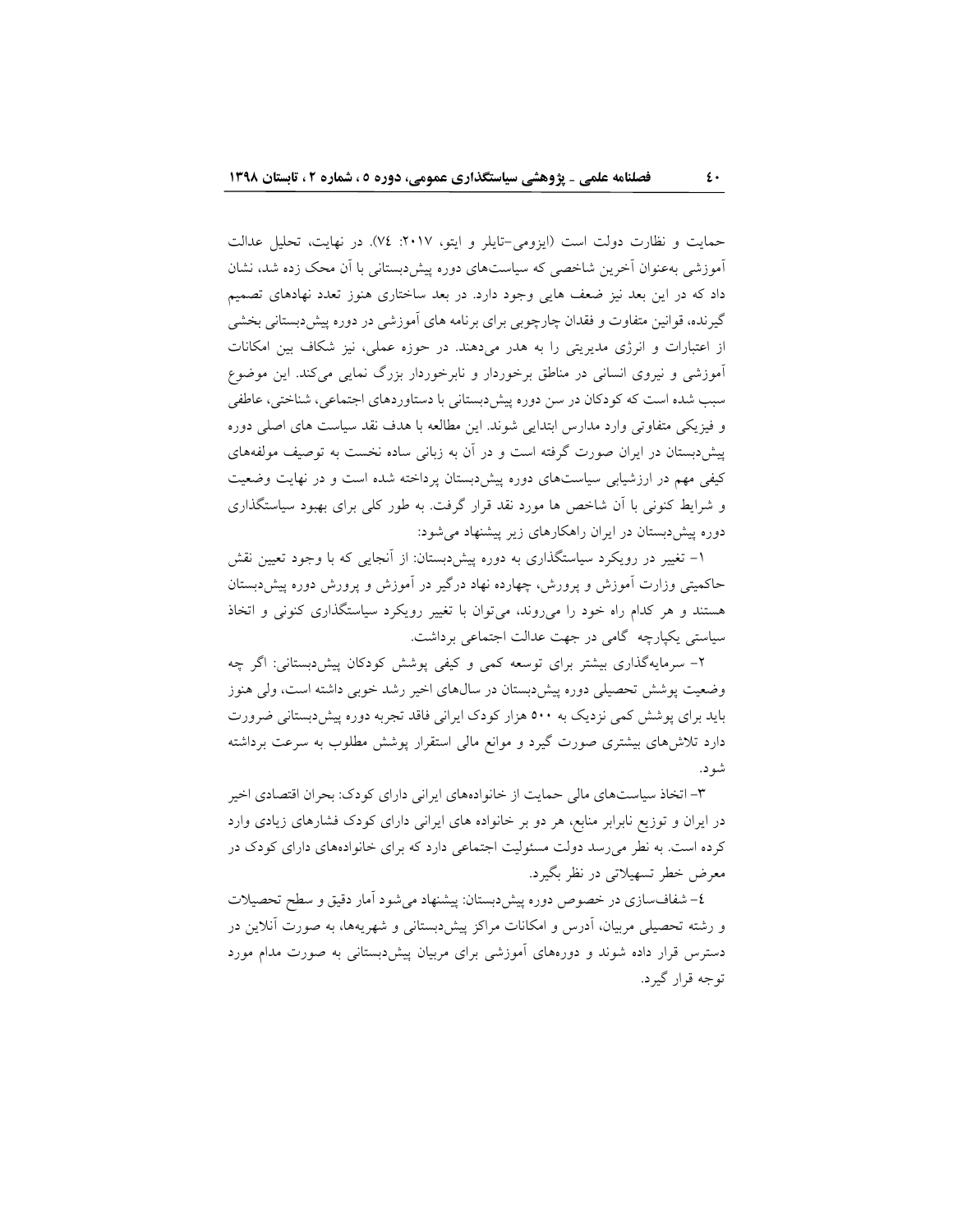٥- تعیین سیاستهای بلندمدت عملی: پیشنهاد می شود سیاست های بلندمدت قابل اجرا، امکان پذیر و تداومپذیر به ویژه در خصوص کیفیت آموزش به صورت مشارکتی با همکاری همه نهادهای درگیر تدوین و تصویب گردد و مرکز اعتباربخشی تأسیس گردد که بر همه مؤلفههای کیفیت مراکز پیش دبستانی نظارت کند.

### منابع

۱– حکیم زاده، رضوان. (۱۳۹۵: ۳۰ بهمن)، تغییر در نظام اَموزشی بدون ایجاد زیرساخت مخرب است: تغییرات شتابزد عامل افت تحصــيـلـى دوره ابـتـدايـى، خـبـرگـزارى جـمـهـورى اســـلامـى، در تـاريـخ ١١ خرداد ١٣٩٧ برگرفتـه از: http://www.irna.ir/fa/News/82434671 ۲– حکیم زاده، رضــوان. (۱۳۹٦: ۳۰دی ماه) اعتبار اَموزشــی پیش۱بستان در مناطق محروم و دو زبانه ۳۰٪ افزایش یافته است. خبرگزاری جمهوری اسلامی. در تاریخ ۸ خرداد ۱۳۹۷ برگرفته از: http://www.irna.ir/fa/News/82801918 ۳- خالقی نژاد، سید علی (۱۳۹٦)تربیت اوان کودکی در ایران و ۸ کشور دیگر: مطالعه تطبیقی اهداف راهبردی، اولین کنفرانس

بینالمللی رویکردهای نوین آموزش و پژوهش در کشورهای جهان اسلام، تهران.

٤- خبرگزاری دانشــجویان ایران(١٣٩٥). جزئیات دســتورالعمل ابلاغی توســعه دوره پیش٥دبستانی، در تاریخ ١ خرداد ١٣٩٧ بر گرفته از: https://www.isna.ir/news/95080302310

۵– دفتر پیش بستانی وزارت اَموزش و پرورش (۱۳۹۷). نظامنامه و پروگرام کودکستان مصوب ۱۳۱۲.

٦- سازمان برنامه وبودجه (١٣٩٥) برنامه ششم توسعه جمهورى اسلامى ايران.

۷– سلطانی، محمود. (۱۳۹۷، ۱ خرداد). متولی اَموزش کودکان در کشور کیست؟ روزنامه اطلاعات. در تاریخ ۱۲ خرداد ۱۳۹۷ بركرفته از: http://www.ettelaat.com/mobile/?p=41688&device=phone

۸– شورای عالی آموزش و پرورش (۱۳۹۲). نشانگرهای ارزشیابی نظام آموزش و پرورش و استانداردهای آن. تهران، ایران.

۹- شـوری، ادموند سی. (۱۳۸۸) روش،شناسی مطالعات برنامه درسی: ترجمه مهرمحمدی و همکاران. تهران، انتشارات سمت، چاپ دوم.

۱۰– طلایی، ابراهیم، بزرگ، سـمیه (١٣٩٤). تبیین ضـرورت تربیت اوان کودکی (پیش از دبستان) مبتنی بر سنتزیژوهی شواهد تجربی معاصر. فصلنامه تعلیم و تربیت، ۳۱ (۲)، ۱۱۸- ۹۱.

۱۱– فتاح، سید پرویز(۱۳۹۵، ۸ اسفند) با حقوق ۸۱۲ هزار تومانی، ۱۱ میلیون زیر خط فقر هستند. خبرگزاری ایسنا، در تاریخ ۱۰ خر داد ۱۳۹۷ برگرفته از: https://www.isna.ir/news/95120804680

۱۲- فضــــلی، رخســــاره (۱۳۹۳: ۱۰ آبان) چالش۱مای پیش روی دوره پیشدبســــتانی، عیار آنلاین، در تاریخ ۵ خرداد ۱۳۹۷ بر گرفته از:http://ayaronline.ir/1393/08/92512.html

۱۳- فضـلـی، رخسـاره (۱۳۹٦: ۲۳ اردیبهشـت) فعالیت ۹۰۰ هزار پیش،دبسـتانی در مناطق محروم/ رشد ۵۱ درصدی آموزش عشایر، پایگاه خبری تحلیلی قدس آنلاین. در تاریخ ۵ خرداد ۱۳۹۷ برگرفته از: http://ayaronline.ir/1396/02/235709.html ١٤-فلاح، عاطفه.، احمدي، يروين.، رضـــازاده شــــيراز، فاطمه. (١٣٩٤). شـــناســــايي صــــلاحيتهاي حرفهاي مربيان دوره پیش دبستانی، پژوهش های آموزش و یادگیری (دانشور رفتار)، ٦ (٢٢)، ١٨٢- ١٦٥.

۱۵– مفیدی، فرخنده.، بتول، سـبزه (۱۳۸۷). تأثیر فعالیتهای زبان آموزی دوره پیش‹بستانی بر رشد زبان گفتاری دانشآموزان پایه اول دوره ابتدایی، مطالعات برنامهدرسی، ۳ (۱۰)، ۱٤۱– ۱۱۸.